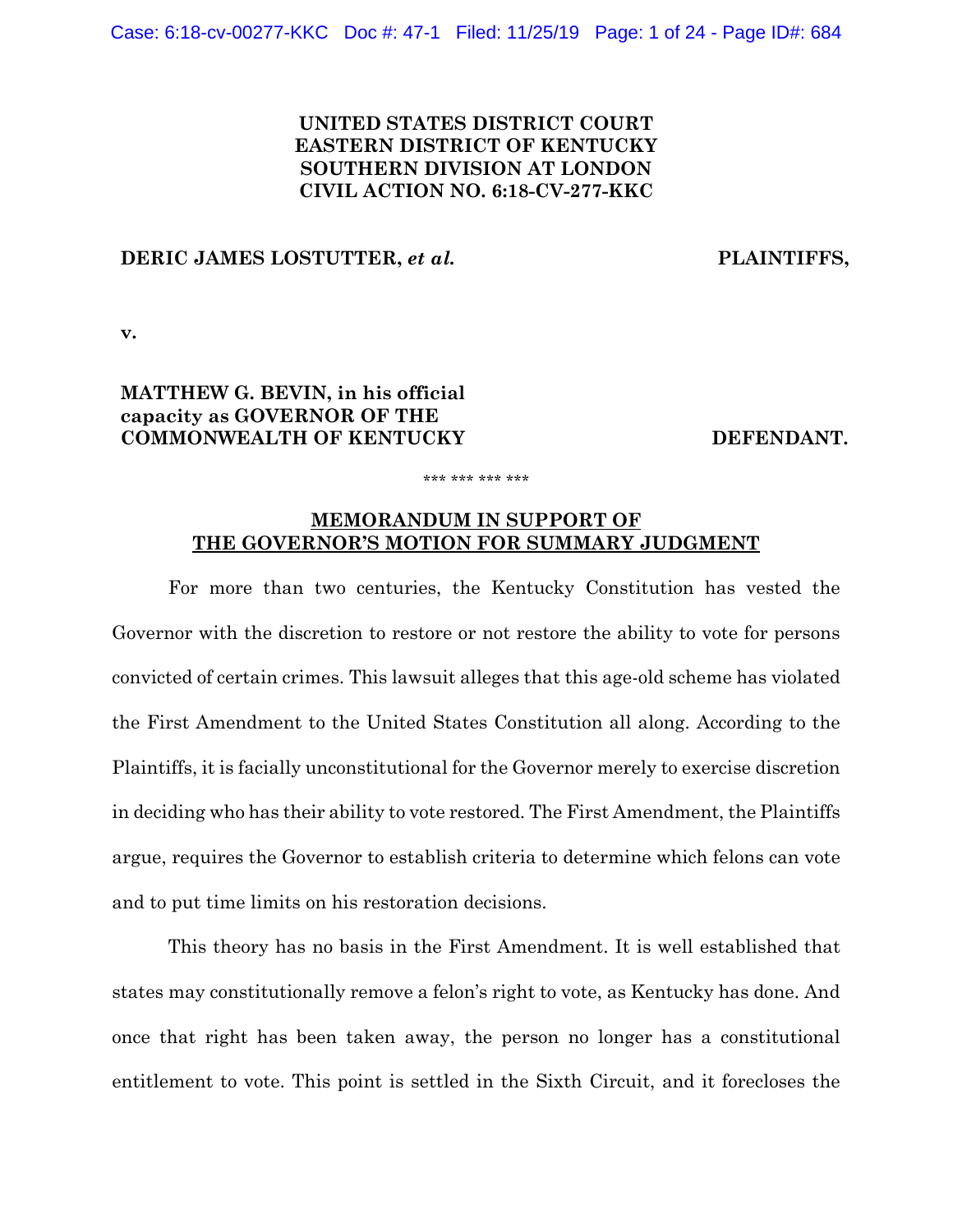Plaintiffs' claims. Without a constitutional right to vote, it follows that the Governor's decision to restore or not restore a felon's ability to vote does not implicate a constitutional right.

If this lawsuit is nevertheless successful, similar discretionary restoration regimes in at least 12 other states also will fall at least in part. The President's pardon power also will be constitutionally suspect because the President exercises discretion to determine who receives a pardon and, as a result, who has his or her ability to vote restored. Similar problems will arise for many other schemes that vest government officials with discretion over restoration decisions, like restoring felons' ability to serve on a jury or to possess a gun. All of these regimes share the same characteristic challenged here—the placing of discretion in a government official or body.

For the reasons explained below, the Court should reject the Plaintiffs' attempt to upend all of these processes and should uphold Kentucky's longstanding felonreenfranchisement regime.

## **BACKGROUND**

Deric James Lostutter originally brought this action *pro se*. (R. Doc. 1). After some machinations, in which Lostutter filed two amended complaints (R. Docs. 10, 12) and the Court denied repeated motions for temporary injunctive relief (R. Docs. 7, 13), the Commonwealth moved to dismiss Lostutter's claims (R. Doc. 18). Counsel then entered appearances for Lostutter and filed a third amended complaint (R. Doc. 28) and ultimately a fourth amended complaint (R. Doc. 31).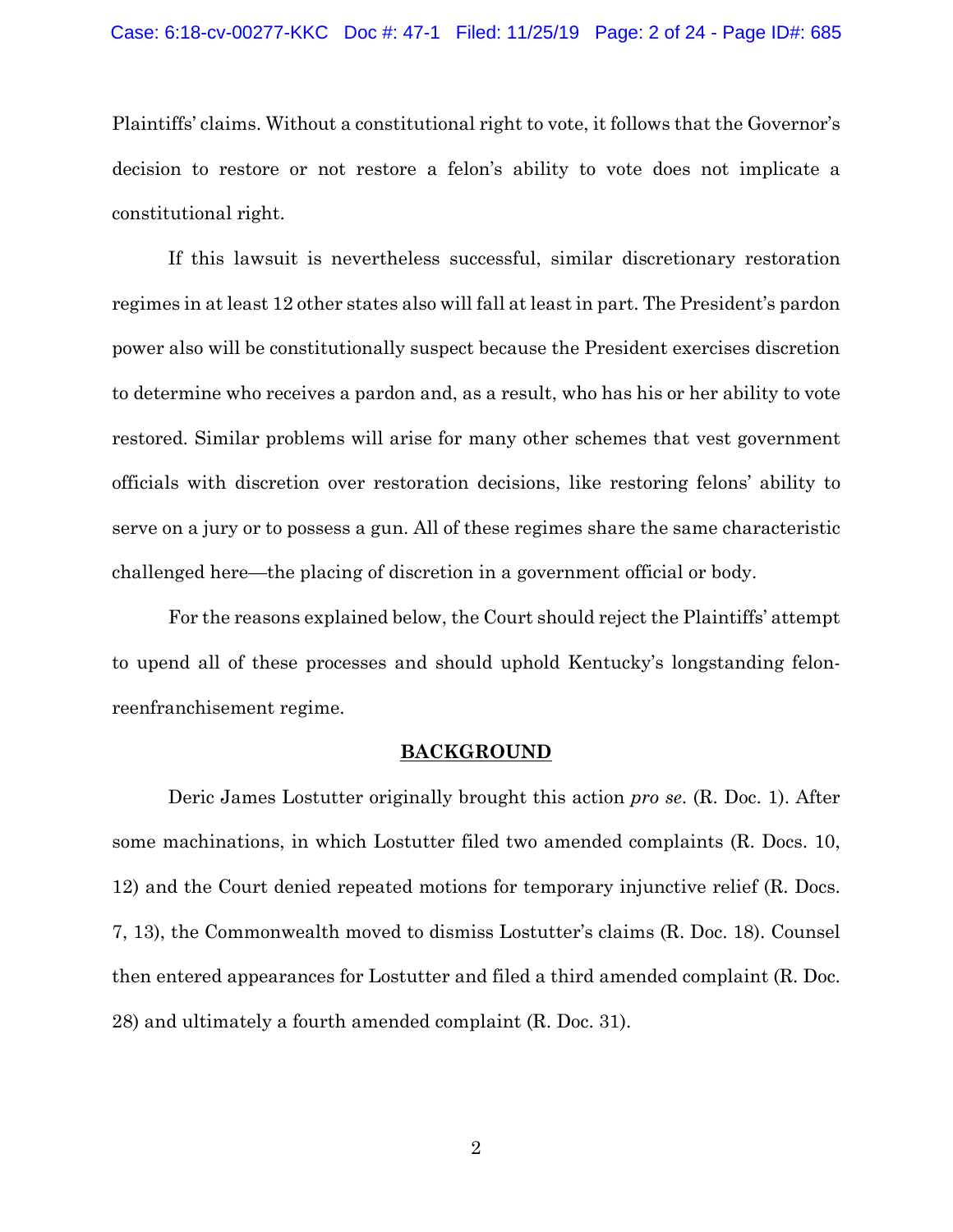Lostutter's fourth amended complaint (the "Complaint"), which is joined by several other Plaintiffs, focuses on Kentucky's scheme for felon disenfranchisement and restoration, which disenfranchises felons upon conviction and allows the Governor to decide whether to restore a felon's ability to vote. Ky. Const. § 145(1). With good reason, the Complaint does not dispute Kentucky's "authority to disenfranchise felons upon conviction." (R. Doc. 31 ¶ 1). Nor does the Complaint plausibly claim that the Governor has used his restoration authority in a discriminatory or arbitrary manner. Instead, the Plaintiffs claim that the Governor's discretion over voting restoration creates a "risk" of discriminatory or arbitrary treatment. (*Id.* ¶¶ 3, 45, 53). This mere "risk," the Plaintiffs claim, suffices to render Kentucky's voting-restoration scheme facially unconstitutional.

The Plaintiffs allege that two aspects of Kentucky's reenfranchisement process create this "risk." First, the Plaintiffs argue that the Governor's exercise of discretion in determining whether to restore a felon's ability to vote renders Kentucky's scheme facially unconstitutional. (*Id.* ¶ 44). For this proposition, the Plaintiffs do not rely on case law about voting, but instead on case law about government officials issuing licenses or permits. (*Id.* ¶ 43). Second, the Plaintiffs allege that Kentucky's votingrestoration scheme lacks "reasonable, definite time limits" in violation of the First Amendment. (*Id.* ¶ 54). For this argument, the Plaintiffs similarly rely on case law that concerns an "administrative licensing scheme." (*Id.* ¶ 53).

The Complaint's prayer for relief is not shy. The Plaintiffs not only ask that Kentucky's voting-restoration scheme be declared unconstitutional in all respects,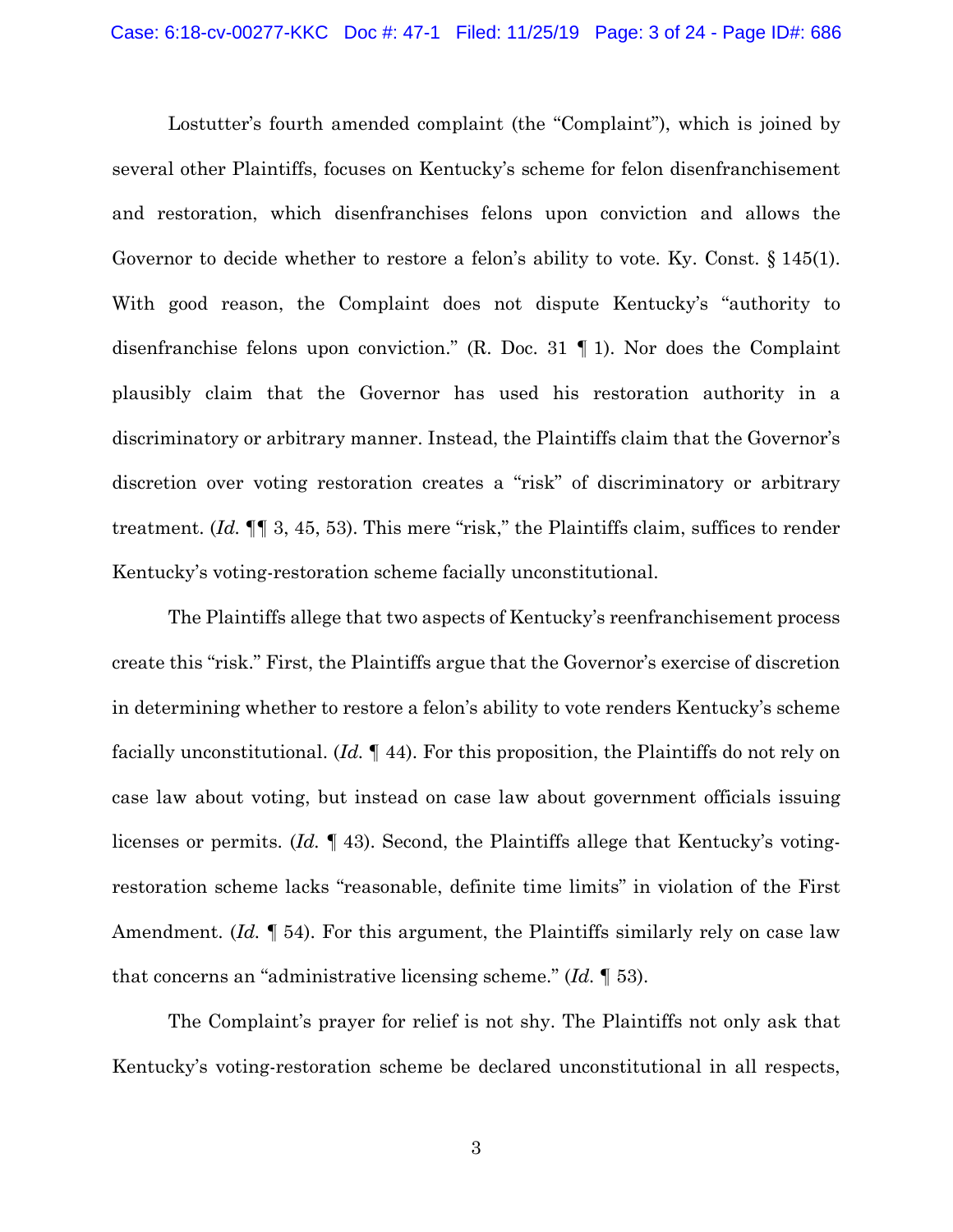but that the Court order the Governor to "replace the current [process] . . . with a nonarbitrary voting rights restoration scheme which restores the right to vote to felons based upon specific, neutral, objective, and uniform rules and/or criteria." (*Id.* at Prayer for Relief (b), (d)). The Plaintiffs provide no description about what these "rules and/or criteria" look like.

The Governor moved to dismiss the Complaint under Rule 12(b)(1) and 12(b)(6). (R. Doc. 32). The Court granted this motion in part, dismissing one of the Plaintiffs. (R. Doc. 35). The Court otherwise denied the Governor's motion to dismiss in light of the "significance" of the issues raised and because "the remaining issues of this case should be resolved on summary judgment." (*Id.*).

This motion for summary judgment follows. (*See* R. Doc. 43).

### **ARGUMENT**

Since 1792, the Kentucky Constitution has taken away the right to vote from persons convicted of certain crimes. Ky. Const. art. VIII, § 2 (1792); Ky. Const. art. VI, § 4 (1799); Ky. Const. art. VIII, § 4 (1850). At present, the Constitution takes away the right to vote from any person who has been "convicted in any court of competent jurisdiction of treason, or felony, or bribery in an election, or of such high misdemeanor as the General Assembly may declare." Ky. Const. § 145(1) (1891). The Constitution, however, allows a felon's ability to vote to be "restored . . . by executive pardon" by the Governor. *Id.* A similar grant of discretion to the Governor was part of Kentucky's earlier Constitutions, as well. Ky. Const. art. II, § 10 (1792); Ky. Const. art. III, § 11 (1799); Ky. Const. art. III, § 10 (1850). The restoration provision in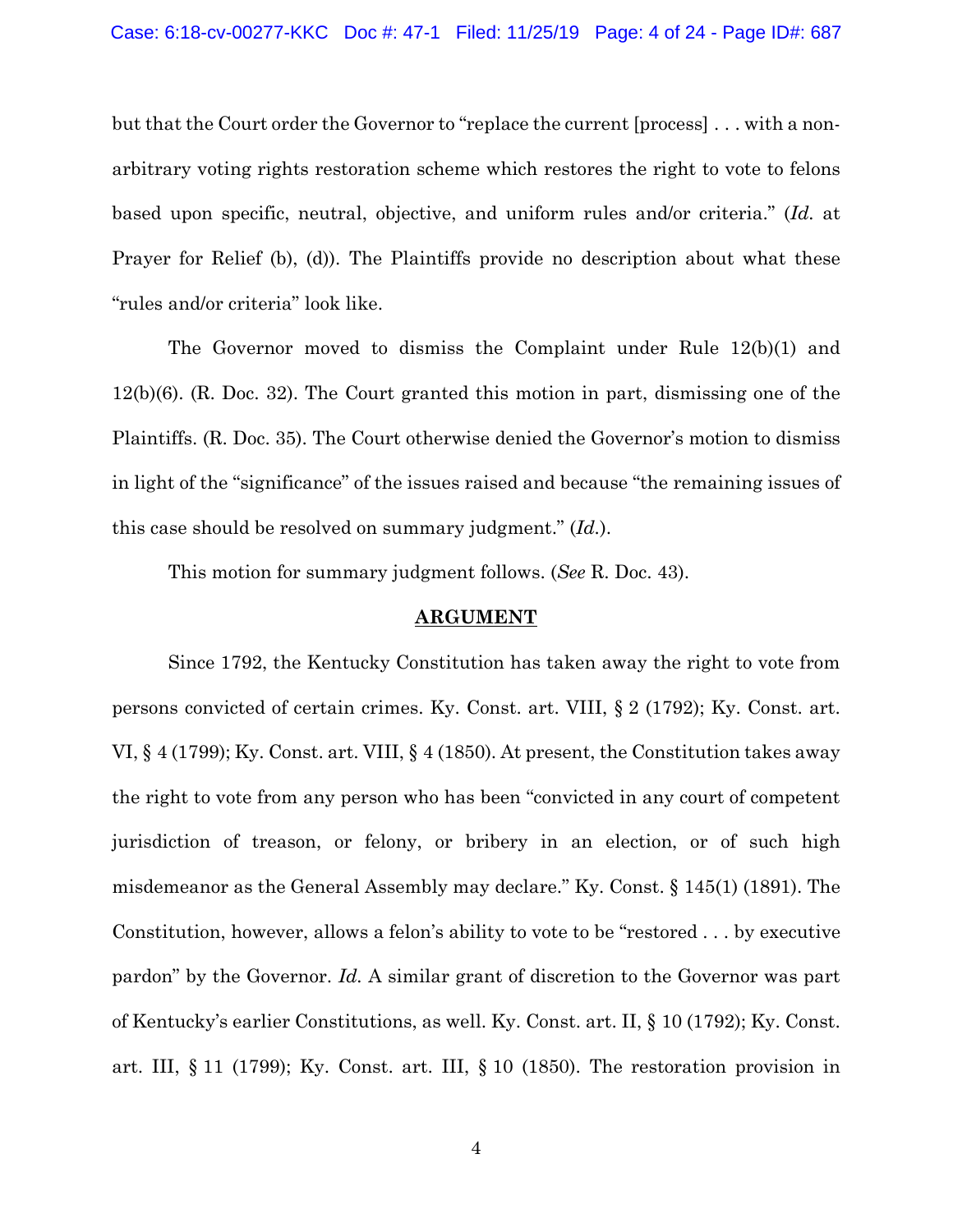Kentucky's current Constitution is "self-executing"—*i.e.*, no implementing legislation is necessary—and grants the Governor the power to issue pardons "to effect such restorations." *Arnett v. Stumbo*, 153 S.W.2d 889, 890 (Ky. 1941).

Although the Governor's power to restore a felon's ability to vote is "selfexecuting," the General Assembly has adopted a "simplified process" for those seeking to have their ability to vote restored. *See generally* KRS 196.045. More specifically, under the statute, the Department of Corrections is to create a monthly list of eligible offenders who have requested a restoration of their ability to vote, to conduct an investigation to ensure that "all restitution has been paid and that there are no outstanding warrants, charges, or indictments," and, under certain circumstances, to provide notice to the applicable Commonwealth's attorney(s) of the felon's restoration application. KRS 196.045(1)(b)-(d). On a monthly basis, the Department of Corrections also is to inform the Governor of "eligible felony offenders" who have requested a restoration of their ability to vote. KRS 196.045(1)(e). The statute defines "eligible felony offenders" as those (i) who have reached the "maximum expiration of his or her sentence" or "received final discharge from the Parole Board"; (ii) who do not have any pending warrants, charges, or indictments; and (iii) who have paid full restitution. KRS 196.045(2). *But see* KRS 196.045(4).

Kentucky is not alone in prohibiting felons from voting. All but two states take away a felon's ability to vote.[1](#page-4-0) The process by which these 48 states restore felons'

<span id="page-4-0"></span><sup>1</sup> Unless otherwise noted, the Governor's description of other states' practices is taken from the *amicus curiae* brief filed by Missouri and seven other states in the recent challenge to Florida's previous voting-restoration process. *See Hand v. Scott*, Case No. 18-11388, Brief of the State of Missouri & 7 Other States as *Amici Curiae*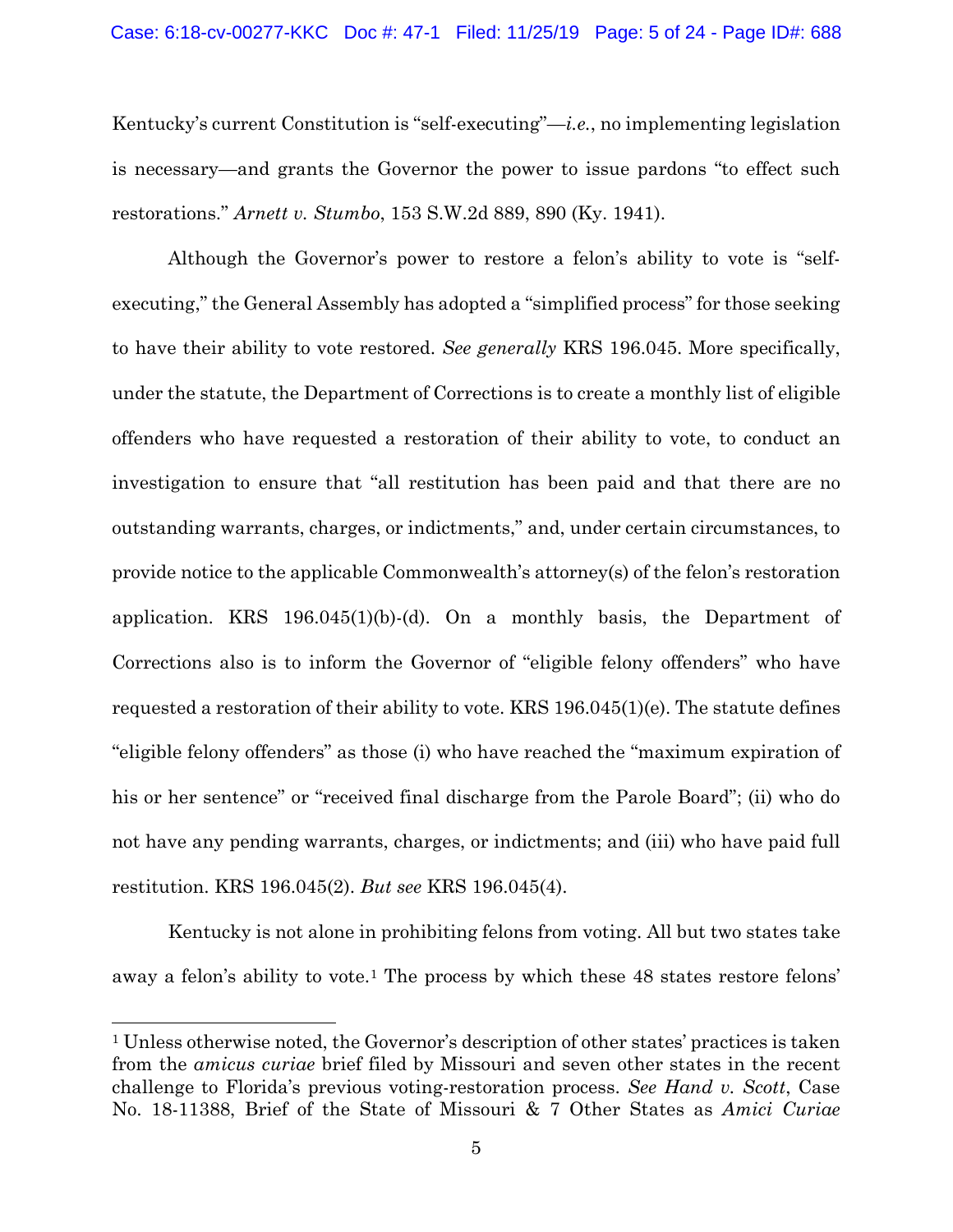ability to vote and the circumstances in which those restorations occur differ considerably. Some states restore a felon's ability to vote upon release from prison; others restore the ability to vote upon completion of probation or parole; and still others, like Kentucky, leave some or all restoration decisions to the discretion of a government official, usually the governor, a board, or a court.

The Plaintiffs try to cast Kentucky's reenfranchisement scheme as an outlier. (R. Doc. 31 ¶ 1). Kentucky, the Plaintiffs claim, is "one of just three states that deny the right to vote to *all* convicted felons until they successfully petition for the restoration of their civil rights." (*Id.*). But the Plaintiffs fail to mention that many states, similar to Kentucky, give a government official or body discretion over *at least some* voting-restoration decisions. More specifically, in addition to Kentucky, the laws of at least 12 other states vest a government official with the discretion to decide some or all requests for a restoration of the ability to vote.[2](#page-5-0) Thus, if the Plaintiffs' current challenge to executive discretion succeeds, those 12 other states necessarily have an unconstitutional voting-restoration scheme, in whole or in part. Also, under the Plaintiffs' constitutional paradigm that forbids giving government officials discretion over felon reenfranchisement, the President's pardon power in Article II Section 2 of

Supporting Reversal, filed June 1, 2018 (11th Cir.). A copy of that brief is in the record at R. Doc. 32-3.

<span id="page-5-0"></span><sup>2</sup> Ala. Code § 15-22-36, 15-22-36.1; Ariz. Rev. Stat. Ann. § 13-908; Del. Const. art. V, § 2; Fla. Const. art. VI, § 4(b); Iowa Code § 914.2; Md. Code Ann., Election Law § 3- 102(b)(3); Miss. Const. art. 5, § 124, Miss. Const. art. 12, §§ 241, 253; Neb. Rev. Stat. § 32-313(1); N.J. Stat. § 19:4-1(6)-(7); Tenn. Code Ann. § 40-29-204; Va. Const. art. II, § 1; Wyo. Stat. Ann. § 7-13-105. This list also technically should include Washington's restoration regime, which gives sentencing courts some discretion to revoke the ability to vote after it has been provisionally restored. Wash. Rev. Code § 29A.08.520(2)(a).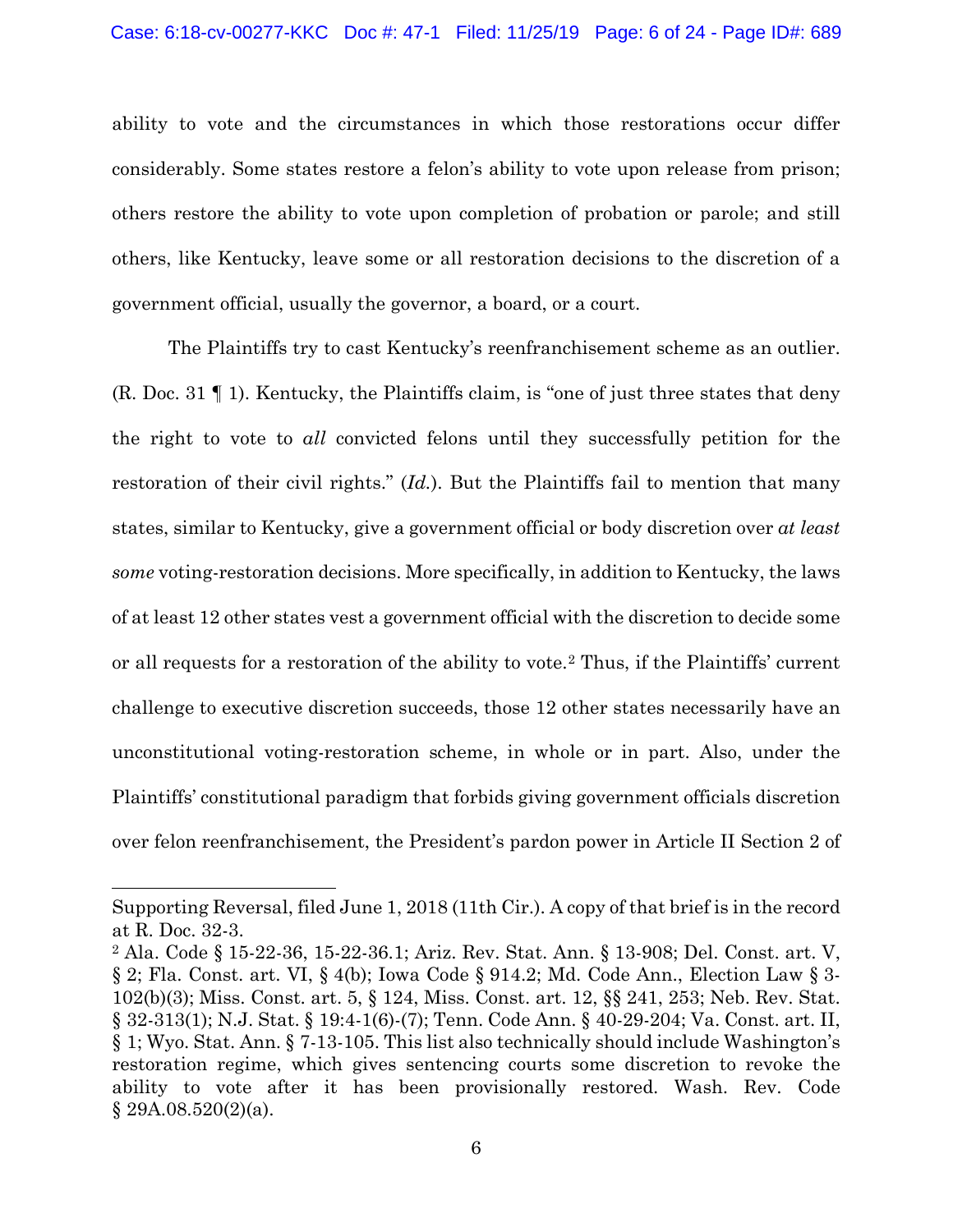the federal Constitution, which similarly grants ultimate discretion to the President, also is constitutionally suspect.[3](#page-6-0) The same fate may well follow for other discretionary powers given to government officials, like restoring a felon's ability to serve on a jury (*e.g.*, KRS 29A.080(2)(e)) and restoring a felon's ability to possess a gun (*e.g.*, KRS  $527.040(1)(a)$ .

With good reason, the Plaintiffs' First Amendment theory has never been ultimately successful in court. *See Hand v. Scott*, 888 F.3d 1206, 1212 (11th Cir. 2018)[4](#page-6-1) ("[E]very First Amendment challenge to a discretionary vote-restoration regime we've found has been summarily rebuffed."); *Harness v. Hosemann*, Civil Action No. 3:17-cv-791, R. Doc. 91 at 23 (S.D. Miss. Aug. 7, 2019) (rejecting a First Amendment claim), *appeal filed* No. 19-60632 (5th Cir.)<sup>5</sup>; *Kronlund v. Honstein*, 327 F. Supp. 71, 73 (N.D. Ga. 1971) (same); *Farrakhan v. Locke*, 987 F. Supp. 1304, 1314 (E.D. Wash. 1997) (same); *Howard v. Gilmore*, 205 F.3d 1333, 2000 WL 203984, at \*1

<span id="page-6-0"></span><sup>3</sup> In the recent Florida litigation, the plaintiffs, who raised essentially the same First Amendment claims pressed here, more or less conceded before the Eleventh Circuit that their constitutional challenge, if sustained, would alter the President's pardon power. *See Hand v. Scott*, Case No. 18-11388, Oral Argument at 28:28-35:39, July 25, 2018 (11th Cir.), *available at* http://www.ca11.uscourts.gov/oral-argumentrecordings?title=18-11388&field\_oar\_case\_name\_value=&field\_oral\_argument\_date \_value%5Bvalue%5D%5Byear%5D=&field\_oral\_argument\_date\_value%5Bvalue%5 D%5Bmonth%5D= (last visited Nov. 25, 2019).

<span id="page-6-1"></span><sup>4</sup> As of the filing of this brief, the Eleventh Circuit has been asked to vacate its decision in *Hand*, which stayed a district court's judgment invalidating Florida's previous felon-reenfranchisement scheme, on the basis that Florida's new regime, passed by the voters in November 2018, moots the appeal. Even if this occurs, the Eleventh Circuit's thorough stay decision in *Hand* can still be relied upon as persuasive authority. *See, e.g.*, *Gutter v. E.I. DuPont de Nemours & Co.*, 2001 WL 36086589, at \*6 (S.D. Fla. Mar. 27, 2001); *SmartData, S.A. v. Amazon.com, Inc.*, 2015 WL 6955000, at \*2 (N.D. Cal. Nov. 10, 2015).

<span id="page-6-2"></span><sup>5</sup> A copy of this decision is attached as Exhibit 1.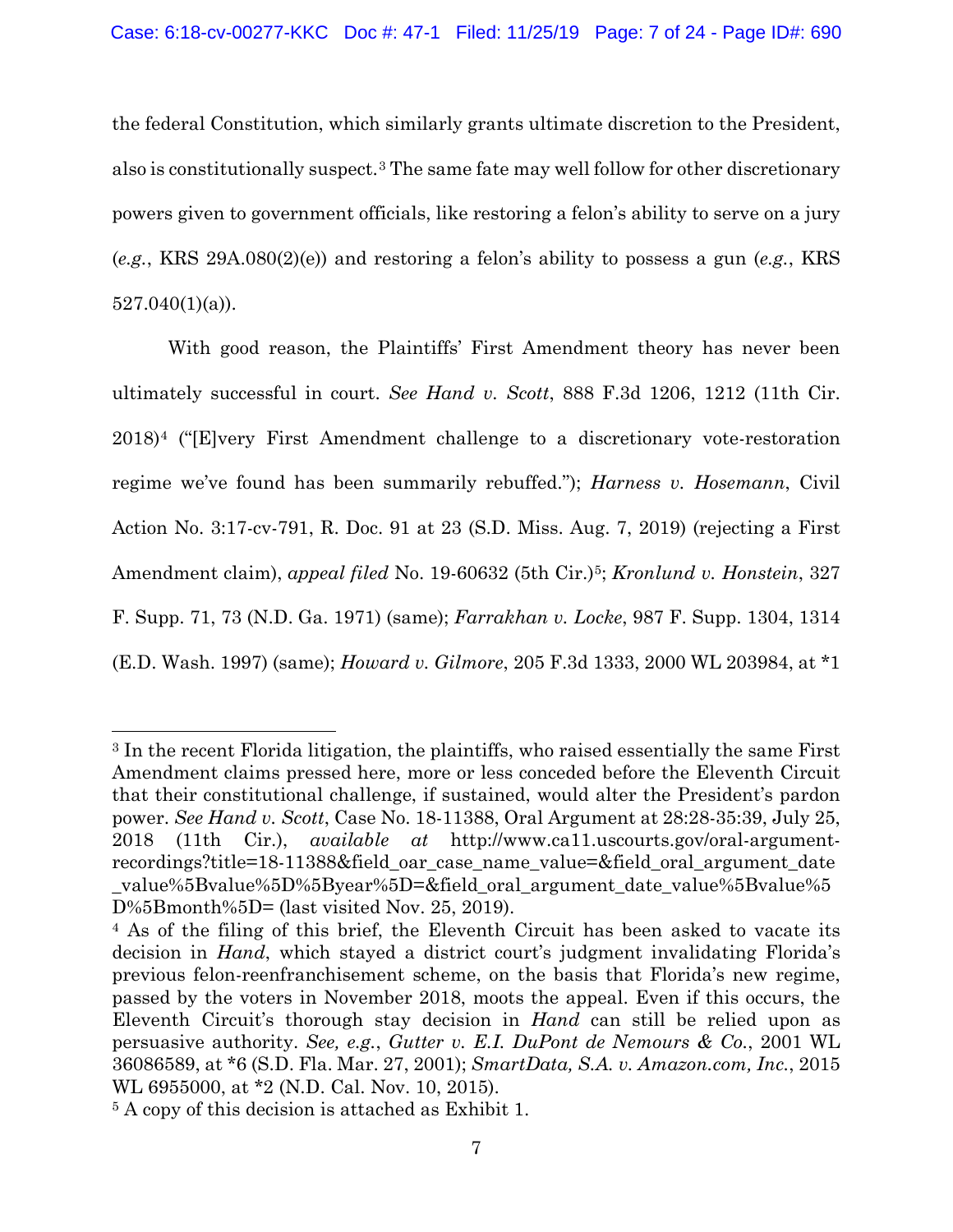(4th Cir. 2000) (unpublished) (per curiam) (same); *Johnson v. Bush*, 214 F. Supp. 2d 1333, 1338 (S.D. Fla. 2002) (same), *aff'd sub nom. Johnson v. Governor of Fla.*, 405 F.3d 1214 (11th Cir. 2005) (en banc); *Hayden v. Pataki*, 2004 WL 1335921, at \*6 (S.D.N.Y. June 14, 2004) (same).

For the reasons that follow, the Court should reach the same conclusion as these other courts and grant summary judgment to the Governor.

# **I. Kentucky's reenfranchisement scheme is consistent with the First Amendment.**

The Governor is entitled to summary judgment on the Plaintiffs' claims. Under Rule 56, summary judgment should be granted "if the movant shows that there is no genuine dispute as to any material fact and the movant is entitled to judgment as a matter of law." Fed. R. Civ. P. 56(a). Because the Plaintiffs have brought a facial challenge to Kentucky's felon-reenfranchisement scheme—*i.e.*, they allege that it is unconstitutional in all circumstances—this matter raises only legal questions. *See Kansas Judicial Review v. Stout*, 519 F.3d 1107, 1118 (10th Cir. 2008) ("[A] first amendment challenge to the facial validity of a statute is a strictly legal question; it does not involve the application of the statute in a specific factual setting." (citation omitted)).

The Plaintiffs have brought two claims under the First Amendment. First, they allege that Kentucky's scheme for voting-rights restoration "contain[s] no constraints on and no rules or criteria for the Governor's discretionary power to grant or deny applications for the restoration of voting rights." (R. Doc. 31 ¶ 46). In their view, merely allowing the Governor to possess what they label as "unfettered official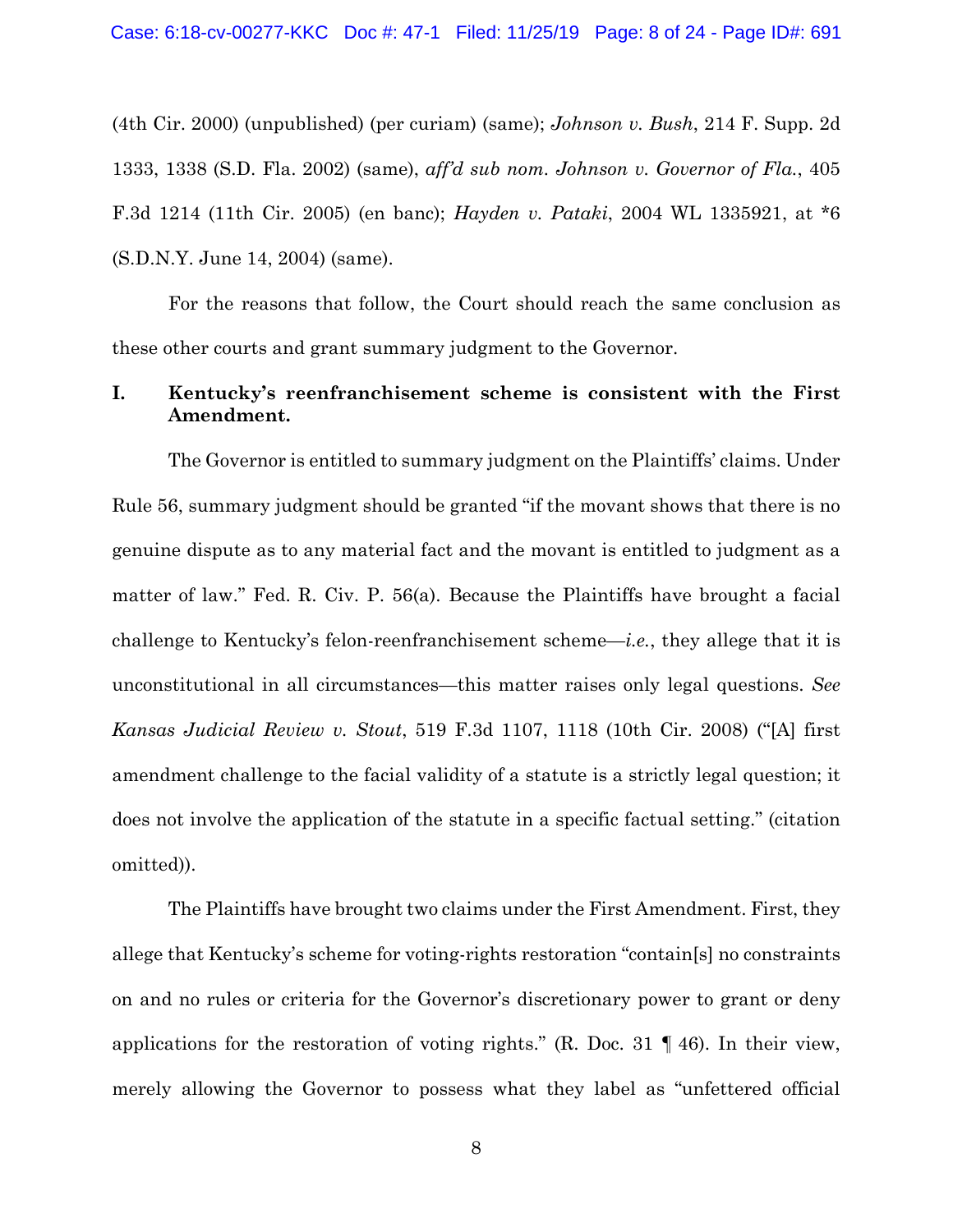discretion" violates the First Amendment. (*Id.*). Second, they claim that Kentucky's process for voting-rights restoration lacks "reasonable, definite time limits in processing applications for restoration of voting rights and issuing final decisions." (*Id.* ¶ 54). This, they say, is a "scheme of unfettered official discretion" that violates the First Amendment. (*Id.* ¶ 57). Neither of these claims has any basis in the First Amendment.

# **A. Discretionary reenfranchisement schemes do not violate the First Amendment.**

Granting discretion to a government official to decide whether to restore a felon's ability to vote—as a dozen or so states do to some extent—does not violate the First Amendment. The Plaintiffs, it should be noted, do not plausibly allege that the Governor has exercised his restoration power in a discriminatory or arbitrary fashion.[6](#page-8-0) Instead, they claim that it is facially unconstitutional to grant the Governor discretion over felon reenfranchisement because that discretion creates a "risk" of discriminatory or arbitrary treatment. (R. Doc. 31 ¶¶ 3, 45, 53, 56). In other words, according to the Plaintiffs, a mere "risk" of discriminatory or arbitrary treatment, no matter how small the risk, makes Kentucky's restoration regime unconstitutional in all circumstances, regardless of whether the Governor actually acts in a

<span id="page-8-0"></span><sup>6</sup> If the Plaintiffs had a good-faith basis to make such a claim, at least some of that claim could be brought under the Fourteenth Amendment. *See Hunter v. Underwood*, 471 U.S. 222, 227-29 (1985) (allowing an equal-protection challenge to a disenfranchisement regime that had both the purpose and the effect of invidious discrimination); *Ohio Adult Parole Auth. v. Woodard*, 523 U.S. 272, 289 (1998) (O'Connor, J., concurring in part and concurring in the judgment) ("Judicial intervention might, for example, be warranted in the face of a scheme whereby a state official flipped a coin to determine whether to grant clemency, or in a case where the State arbitrarily denied a prisoner any access to its clemency process.").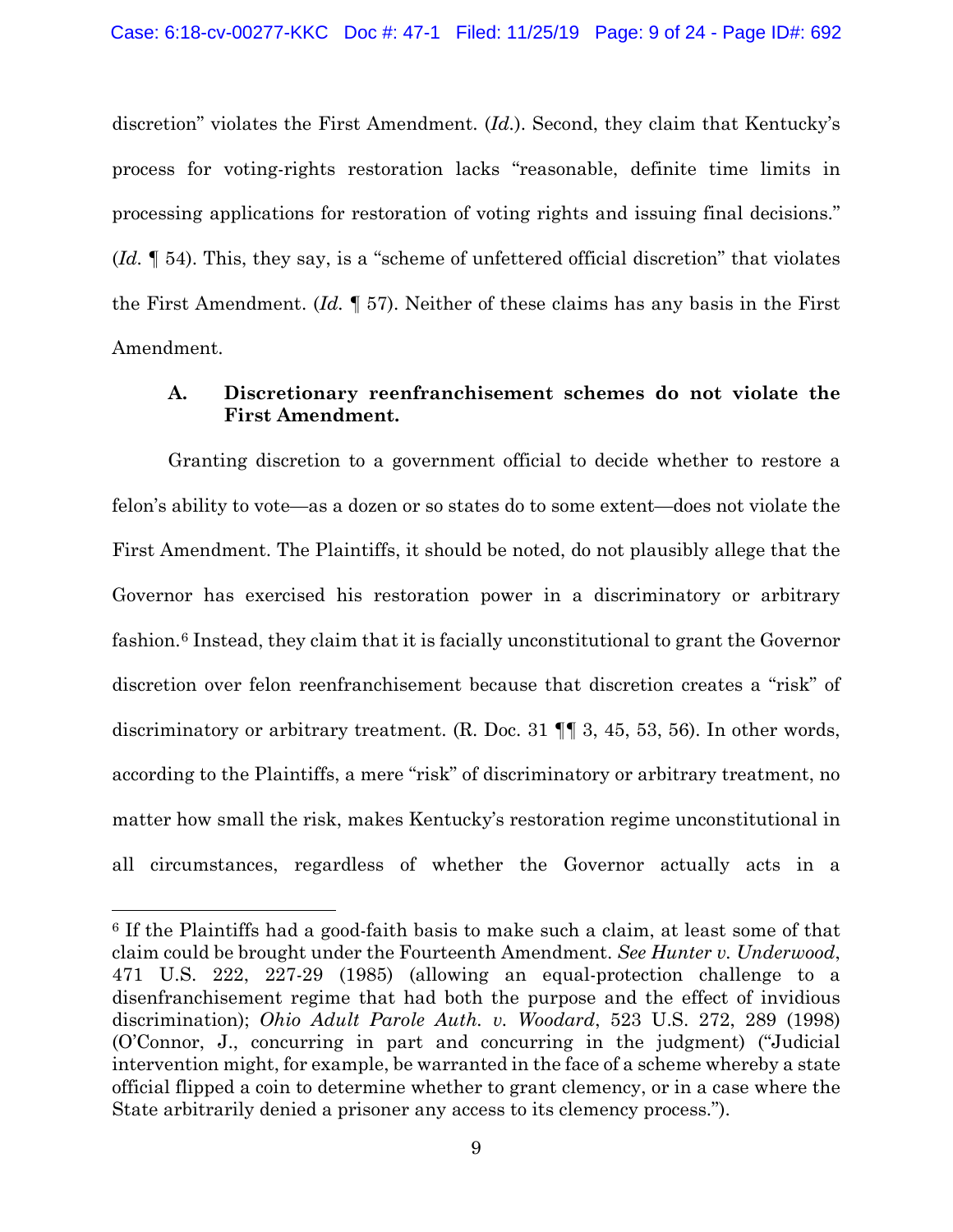discriminatory or arbitrary fashion, which the Plaintiffs do not even plausibly allege

has happened here. This claim is as legally baseless as it sounds.

By way of background, Section 2 of the Fourteenth Amendment expressly permits a state to take away a felon's ability to vote. It states in full:

Representatives shall be apportioned among the several States according to their respective numbers, counting the whole number of persons in each State, excluding Indians not taxed. But when the right to vote at any election for the choice of electors for President and Vice-President of the United States, Representatives in Congress, the Executive and Judicial officers of a state, or the members of the Legislature thereof, is denied to any of the male inhabitants of such State, being twenty-one years of age, and citizens of the United States, or in any way abridged, *except for participation in rebellion, or other crime*, the basis of representation therein shall be reduced in the proportion which the number of male citizens shall bear to the whole number of male citizens twenty-one years of age in such State.

U.S. Const. Amend XIV, § 2 (emphasis added). Interpreting this provision, the Supreme Court has concluded that the "exclusion of felons from the vote has an affirmative sanction in s[ection] 2 of the Fourteenth Amendment." *Richardson v. Ramirez*, 418 U.S. 23, 54 (1974). In other words, states may constitutionally "exclude from the franchise convicted felons who have completed their sentences and paroles." *Id.* at 56.

One of the first notable challenges to felon reenfranchisement arose in Florida. The plaintiff there, much like the Plaintiffs here, claimed that the discretionary nature of a voting-rights restoration process was unconstitutional. *See Beacham v. Braterman*, 300 F. Supp. 182, 183 (S.D. Fla. 1969) ("Plaintiff seeks to enjoin the Governor of Florida from continuing to grant and deny petitions for pardons in a purely discretionary manner without resort to specific standards . . . ."). The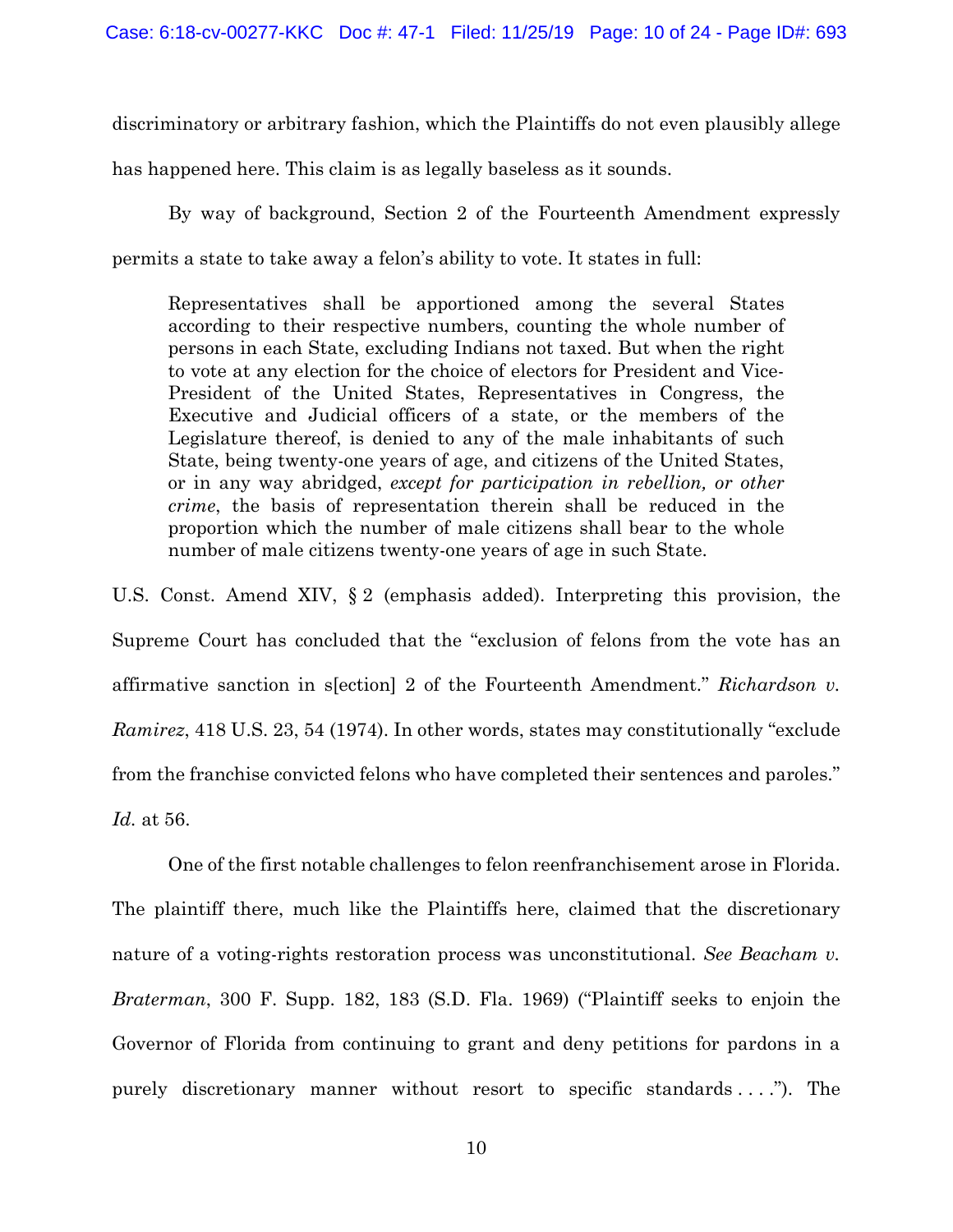*Beacham* plaintiff based this claim on the Fourteenth Amendment's Equal Protection Clause and Due Process Clause as opposed to the First Amendment. *Id.* The district court rejected the plaintiff's Fourteenth Amendment claim because "[t]he discretionary power to pardon has long been recognized as the peculiar right of the executive branch of government." *Id.* at 184 (collecting cases). The court continued: "Where the people of a state have conferred unlimited pardon power upon the executive branch of their government, the exercise of that power should not be subject to judicial intervention." *Id.*

The *Beacham* plaintiff challenged this holding in a direct appeal to the United States Supreme Court, asking the Court to determine whether Florida's discretionary pardon regime "violate[s] the Constitution in that there are no ascertainable standards governing the recovery of the fundamental right to vote." Jurisdictional Statement, *Beacham v. Braterman*, 1969 WL 136703, at \*3 (July 26, 1969). The Supreme Court, however, summarily affirmed the district court's decision. 396 U.S. 12 (1969).

A summary affirmance by the Supreme Court, like that in *Beacham*, affirms the district court's judgment, which necessarily includes the reasoning that was "essential to sustain that judgment." *See Ill. St. Bd. of Elections v. Socialist Workers Party*, 440 U.S. 173, 182 (1979). All such aspects of a summary affirmance therefore are binding on this Court. *See United States v. Landham*, 251 F.3d 1072, 1086 (6th Cir. 2001). The summary affirmance in *Beacham* means that it does not violate the Fourteenth Amendment's Due Process Clause or Equal Protection Clause to grant or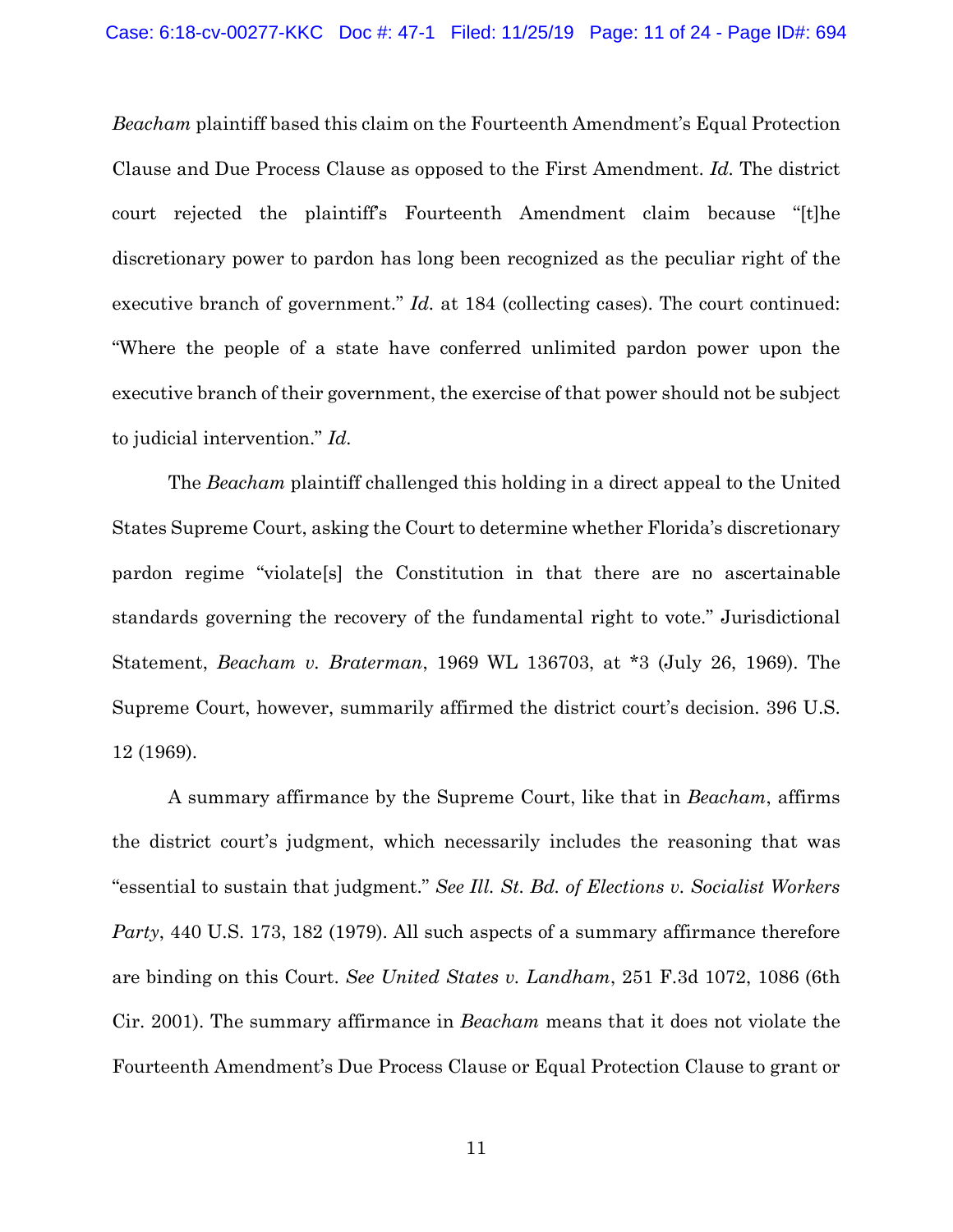deny a felon's request for reenfranchisement "even though the Governor and selected cabinet officers did so in the absence of any articulable standards." *Hand*, 888 F.3d at 1208. More generally, the Supreme Court's summary affirmance in *Beacham*  "establishes the broad discretion of the executive to carry out a standardless clemency regime." *Id.*

Likely because of *Beacham*, the Plaintiffs opted not to bring a Fourteenth Amendment challenge to Kentucky's discretionary voting-restoration regime. Instead, they brought the same claim rejected in *Beacham*, but this time they brought it under the First Amendment. However, for the reasons that follow, the Plaintiffs' attempt to repackage a failed claim under a different constitutional provision does not change the result from *Beacham*.

First, because the Plaintiffs' right to vote has been constitutionally removed, the Plaintiffs have no First Amendment right to assert. This is the most straightforward way to reject the Plaintiffs' claims. As discussed above, Section 2 of the Fourteenth Amendment contains an "affirmative sanction" allowing states to take away a felon's right to vote. *Richardson*, 418 U.S. at 54. There is no corresponding requirement, constitutional or otherwise, that Kentucky must immediately or even eventually restore the Plaintiffs' ability to vote after they complete their sentences or paroles. *See Harvey v. Brewer*, 605 F.3d 1067, 1079 (9th Cir. 2010) (O'Connor, J.) ("[O]nce a felon is properly disenfranchised a state is at liberty to keep him in that status indefinitely and never revisit that determination."). In fact, *Richardson*  specifically holds that a state may "exclude from the franchise convicted felons who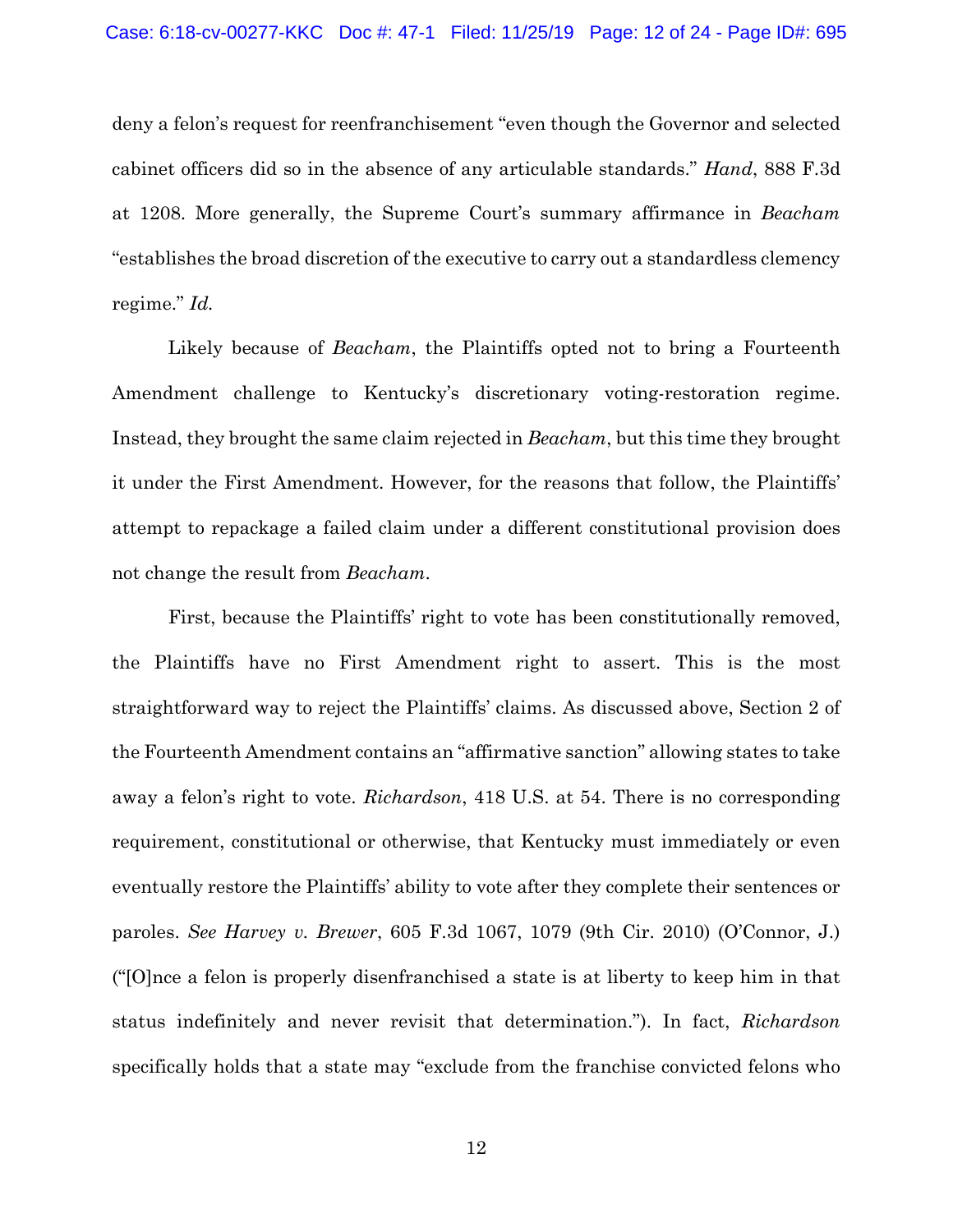have *completed their sentences and paroles*." 418 U.S. at 56 (emphasis added). The "affirmative sanction" recognized in *Richardson* would be meaningless if the First Amendment is construed to implicitly withdraw the authority that Section 2 of the Fourteenth Amendment expressly grants. In short, having properly lost their right to vote, the Plaintiffs no longer have any constitutional entitlement to exercise the franchise.

This is settled law in the Sixth Circuit.[7](#page-12-0) In *Johnson v. Bredesen*, 624 F.3d 742 (6th Cir. 2010), the plaintiffs challenged Tennessee's reenfranchisement scheme, which conditioned voting-rights restoration on full payment of restitution and child support. *Id.* at 744. The *Johnson* plaintiffs brought both an equal-protection challenge and one based on the Twenty-Fourth Amendment's ban on poll taxes. *Id.* at 746-51. In rejecting those claims, the Sixth Circuit squarely held that felons who have lost the right to vote no longer possess a constitutionally protected interest in voting. The Court explained: "Having lost their voting rights, Plaintiffs lack *any fundamental interest to assert*." *Id.* at 746 (emphasis added). Because the *Johnson* plaintiffs lacked a fundamental interest, *Johnson* described restoring a felon's ability to vote as a mere "statutory benefit"—*i.e.*, an interest not of federal constitutional dimension. *Id.* at 749. The Sixth Circuit further held that "Tennessee's re-enfranchisement conditions . . . merely relate to the restoration of a civil right to which Plaintiffs *have* 

<span id="page-12-0"></span><sup>7</sup> Even the lone district court to invalidate a discretionary-restoration regime all but acknowledged that its holding was contrary to Sixth Circuit precedent. *Hand v. Scott*, 285 F. Supp. 3d 1289, 1295 n.5 (N.D. Fla. 2018), *judgment stayed by* 888 F.3d 1206 (11th Cir. 2018) ("This Court, however, acknowledges non-binding authority from some circuit courts stating that former felons do not have a fundamental right to vote." (citing, e.g., *Johnson v. Bredesen*, 624 F.3d 742 (6th Cir. 2010)).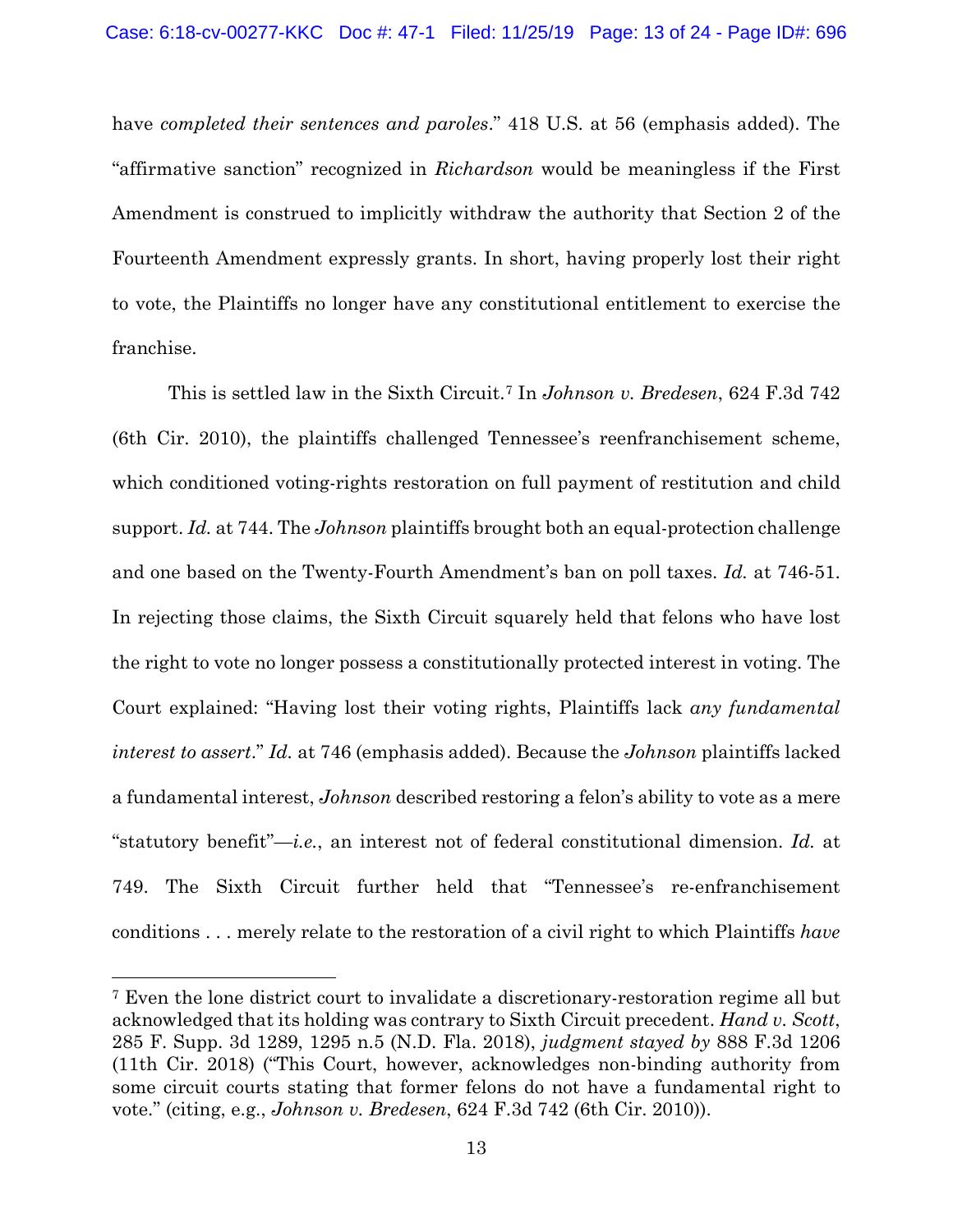*no legal claim* . . . ." *Id.* at 748-49 (emphasis added). Because, under *Johnson*, felons have no "fundamental interest" in and no "legal claim" to having their ability to vote restored, they have no First Amendment right to assert. As *Johnson* put it, "the reenfranchisement law at issue does not deny or abridge any rights; it only restores them. As convicted felons constitutionally stripped of their voting by virtue of their convictions, *Plaintiffs possess no right to vote* . . . ." *Id.* at 751 (emphasis added); *see also Wesley v. Collins*, 791 F.2d 1255, 1261 (6th Cir. 1986) ("It is undisputed that a state may constitutionally disenfranchise convicted felons, and that the right of felons to vote is not fundamental." (internal citation omitted)).

That holding is dispositive of the Plaintiffs' claims. The Plaintiffs have acknowledged that their First Amendment claims naturally depend upon them having a First Amendment interest to assert. After all, how can it violate the First Amendment for the Governor to exercise discretion if the Plaintiffs have no constitutional right to vote? The Plaintiffs therefore plead that "conditioning the enjoyment of a *fundamental constitutional right* on the exercise of unfettered official discretion and arbitrary decision-making violates the First Amendment to the United States Constitution." (R. Doc. 31 ¶ 3 (emphasis added)). But this allegation of a "fundamental constitutional right" is irreconcilable with *Johnson*, which squarely holds that those in the Plaintiffs' shoes "lack any fundamental interest to assert." *Johnson*, 624 F.3d at 746. Because the Plaintiffs lack any constitutional right in having their ability to vote restored—as *Johnson* put it, they have no "legal claim" and "no right to vote"—it cannot violate the First Amendment for the Governor to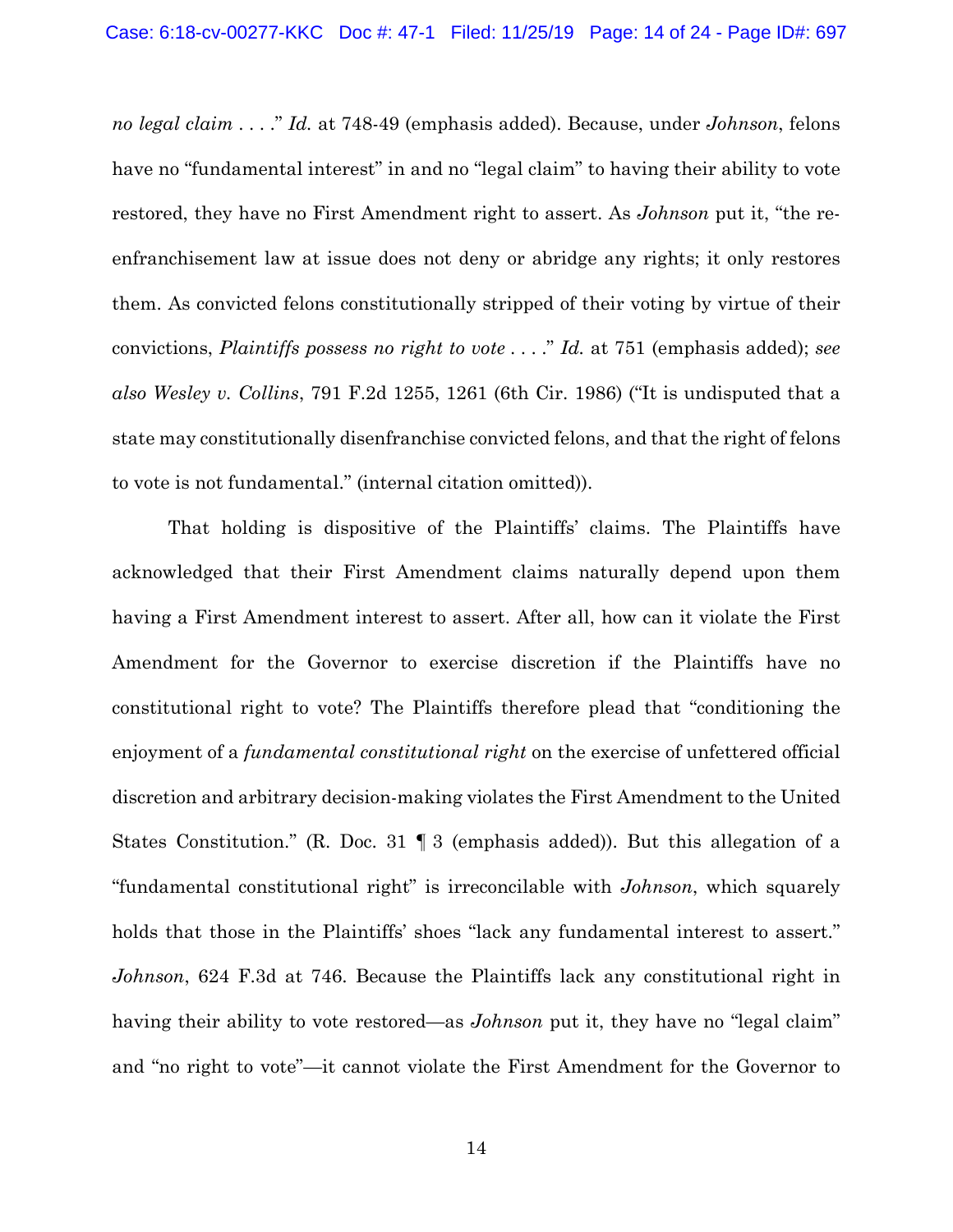exercise discretion over an ability to which they no longer have a constitutional entitlement. More to the point, *Johnson*'s holding that the Plaintiffs have "no right to vote" forecloses their claim that the Governor's failure to use his restoration power in a certain way infringes their First Amendment rights.

Second, the Plaintiffs' First Amendment theory fails because discretionaryclemency regimes, like Kentucky's, have long been a constitutional way for a government official to exercise "executive grace" as he or she sees fit. In *Connecticut Board of Pardons v. Dumschat*, 452 U.S. 458 (1981), for example, an inmate challenged the parole board's failure "to provide him with a written statement of reasons for denying his commutation" as a violation of the Fourteenth Amendment's Due Process Clause. *Id.* at 461. The Supreme Court rejected this claim, holding that "pardon and commutation decisions have not traditionally been the business of courts; as such, they are rarely, if ever, appropriate subjects for judicial review." *Id.*  at 464. An inmate's right to clemency, the Court emphasized, is "simply a unilateral hope" that rests on "purely subjective evaluations and on predictions of future behavior by those entrusted with the decision." *See id.* at 464-65. A plurality of the Supreme Court later explained that "the heart of executive clemency" is "to grant clemency as a matter of grace, thus allowing the executive to consider a wide range of factors not comprehended by earlier judicial proceedings and sentencing determinations." *Ohio Adult Parole Auth. v. Woodard*, 523 U.S. 272, 280-81 (1998) (plurality). The plurality therefore affirmed that "[u]nder *any* analysis, the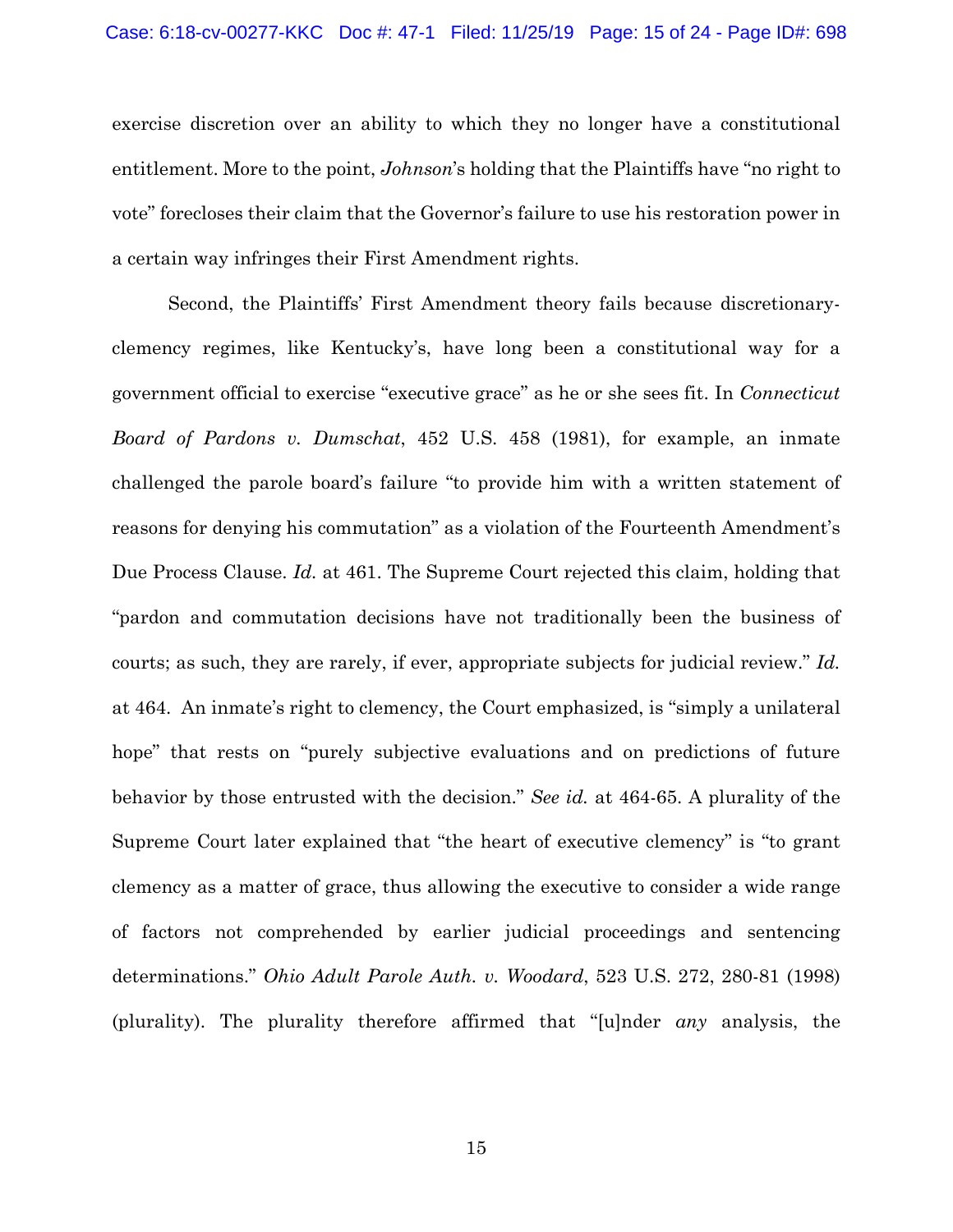Governor's executive discretion need not be fettered by the types of procedural protections sought by respondent."[8](#page-15-0) *Id.* at 282 (emphasis added).

*Dumschat* and *Woodard* decisively reject the Plaintiffs' assertion that a hypothetical "risk" of discriminatory or arbitrary treatment through the exercise of discretion raises constitutional problems. The same hypothetical "risk" on which the Plaintiffs base their claims obviously also was present in *Dumschat* and *Woodard*. These cases nevertheless hold that executive discretion is an intrinsic and constitutional aspect of executive clemency. In short, the Plaintiffs' objections to executive discretion cannot coexist with *Dumschat* and *Woodard*.

The Plaintiffs want the Court to ignore *Dumschat* and *Woodard* because they dealt with the Due Process Clause of the Fourteenth Amendment, not the First Amendment. But if the Due Process Clause—*the Constitution's guarantee of process* does not require specific procedures for executive clemency, it logically follows that the discretionary nature of clemency cannot be attacked on process grounds under the First Amendment.[9](#page-15-1) The Eleventh Circuit agrees: "If a state pardon regime need not be hemmed in by procedural safeguards, it cannot be attacked for its purely discretionary nature." *See Hand*, 888 F.3d at 1209; *see also Smith v. Snow*, 722 F.2d

<span id="page-15-0"></span><sup>8</sup> Justice O'Connor's *Woodard* concurrence, which three other justices joined, agreed with this conclusion, except in the most egregious of cases (which the Plaintiffs have not alleged occurred here). 523 U.S. at 289 (O'Connor, J., concurring in part and concurring in the judgment).

<span id="page-15-1"></span><sup>9</sup> Nor can the Plaintiffs distinguish *Dumschat* and *Woodard* on the basis that they did not concern voting. *Dumschat* and *Woodard* involved an inmate's ability to receive a reprieve from the death penalty or a life sentence. If executive discretion did not raise constitutional problems in questions of that magnitude, surely executive discretion is constitutional when it comes to whether or not to restore a felon's ability to vote.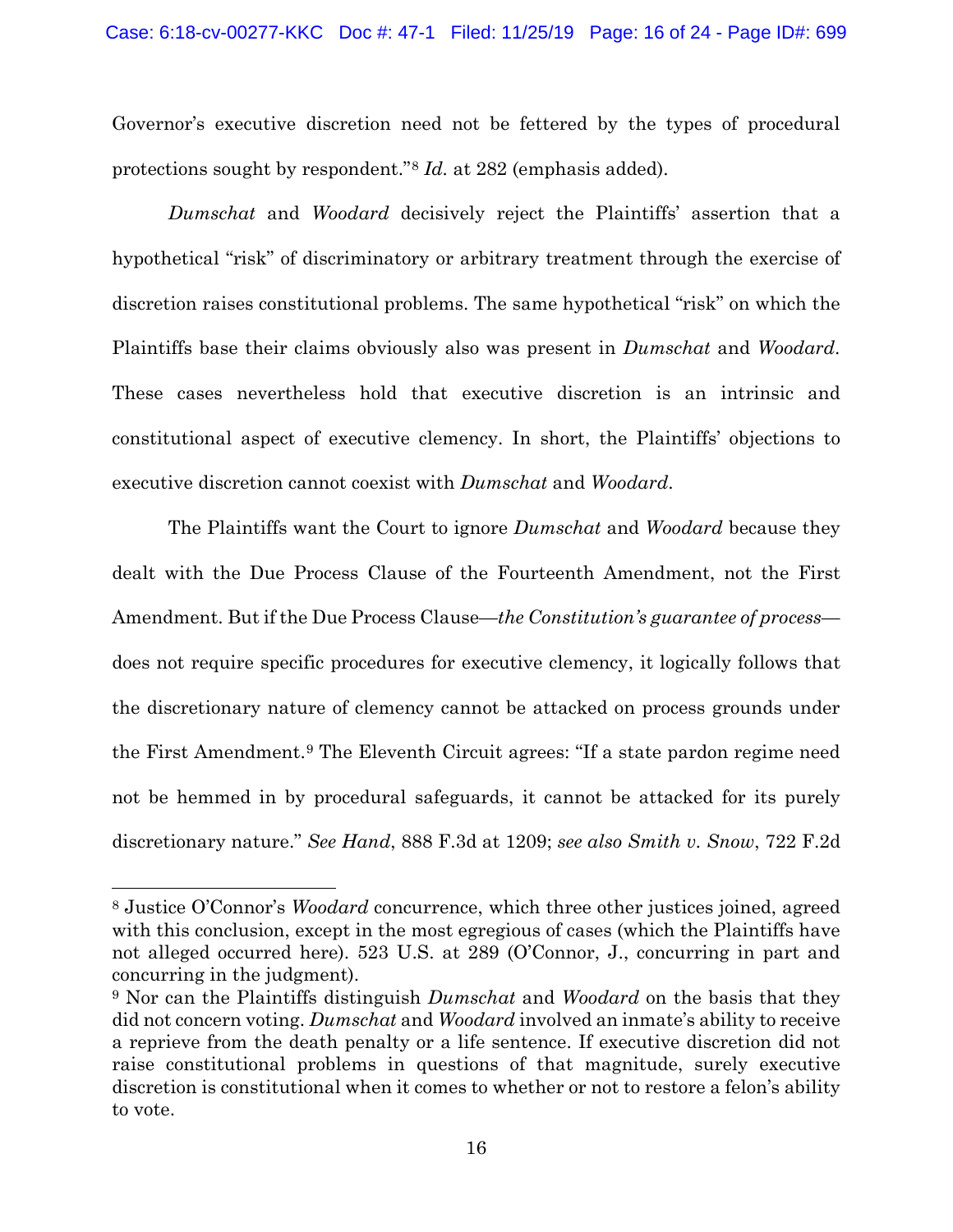630, 632 (11th Cir. 1983) ("If one has no right to procedures, the purpose of which is to prevent arbitrariness and curb discretion, then one clearly has no right to challenge the fact that the decision is discretionary."). The fact that Kentucky's votingrestoration scheme fully complies with the Due Process Clause, as *Dumschat* and *Woodard* establish, forecloses the Plaintiffs' back-door process challenge through the First Amendment.[10](#page-16-0)

Third, the fact that discretionary-pardon regimes do not violate the Fourteenth Amendment, as established by *Beacham*, necessarily means that discretionarypardon regimes also do not violate the First Amendment. As the Eleventh Circuit held, "[i]t's ... pretty clear that, in a reenfranchisement case, the specific language of the Fourteenth Amendment controls over the First Amendment's more general terms." *Id.* at 1212 (collecting cases for the proposition that a specific constitutional provision governs over a general one). The Fourteenth Amendment is the part of the Constitution that speaks directly to taking away felons' voting rights, and the Supreme Court has held that discretionary-restoration regimes, like that in *Beacham* and in Kentucky, do not violate the Fourteenth Amendment. It would introduce inconsistencies into the Constitution to conclude that the general terms of the First Amendment impliedly trump the specific terms of the Fourteenth Amendment. As the Eleventh Circuit put it:

<span id="page-16-0"></span><sup>10</sup> The Plaintiffs also have tried to distinguish *Dumschat* and *Woodard* on the basis that Kentucky's decision to incorporate voting restoration into the clemency process is a "superficial and semantic distinction." (R. Doc. 33 at 19). However, Kentucky's Constitution has long provided that voting restoration is done by executive pardon. Ky. Const. § 145(1) (1891) ("[P]ersons hereby excluded may be restored to their civil rights by executive pardon.").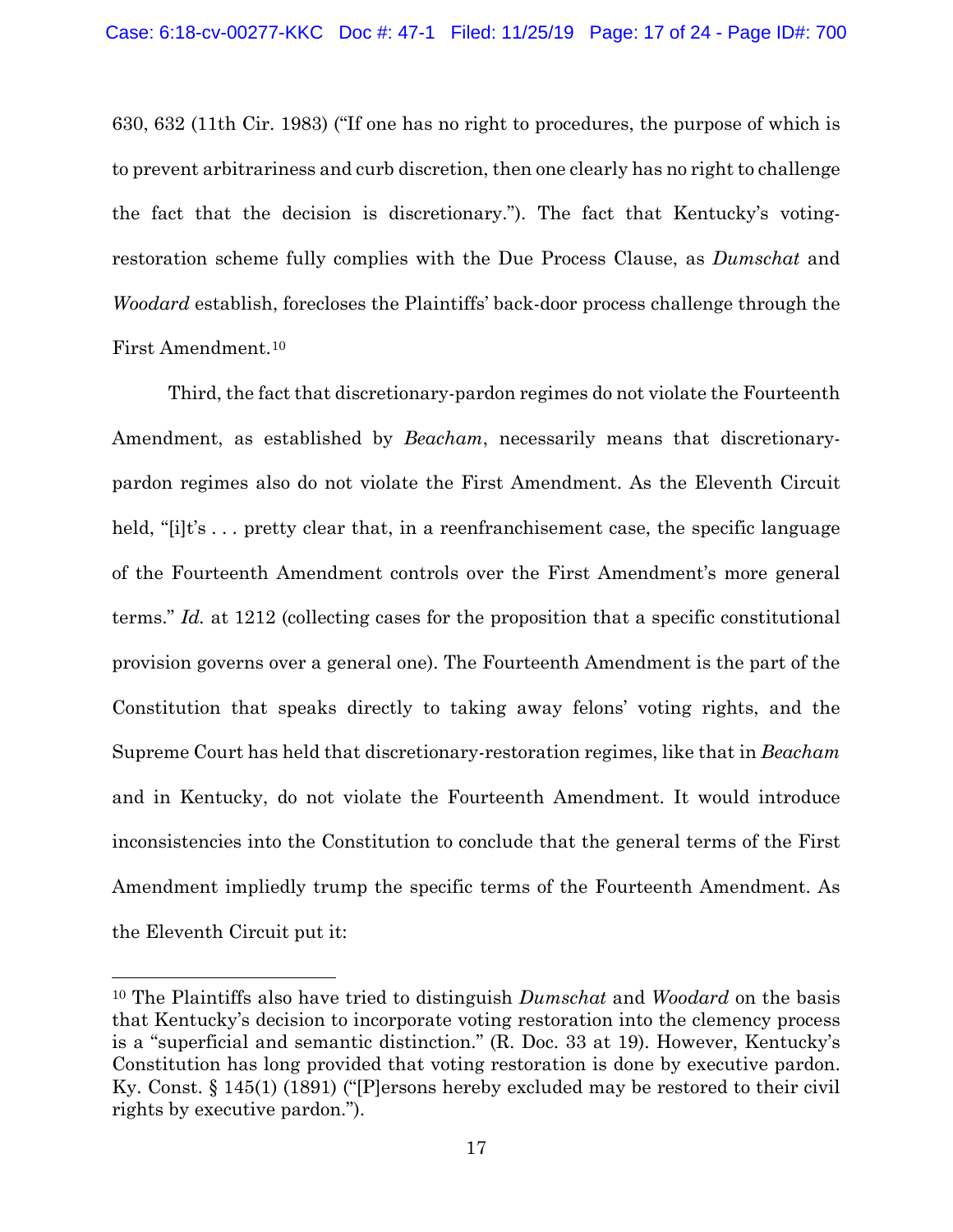As we see it, a constitutional challenge arising under the First Amendment but asserting the same basic claim—that standardless clemency regimes create an unacceptable risk of discriminatory determinations—is unlikely to yield a different result. In other words, the appellees likely cannot succeed by bringing the same challenge using only a different label or nomenclature.

*Id.* In short, the Court should not interpret the First Amendment to prohibit something that the Fourteenth Amendment—the provision that speaks directly to this issue—allows.

Fourth, the Court should hold, as the Fourth and Eleventh Circuits have done, that "the First Amendment provides no greater protection for voting rights than is otherwise found in the Fourteenth Amendment." *Id.* at 1211 (collecting cases); *Irby v. Va. St. Bd. of Elections*, 889 F.2d 1352, 1359 (4th Cir. 1989) ("In voting rights cases, the protections of the First and Thirteenth Amendments do not in any event extend beyond those more directly, and perhaps only, provided by the [F]ourteenth and [F]ifteenth [A]endments." (citation and internal quotation marks omitted)). Under this rule, *Beacham*'s rejection of a Fourteenth Amendment challenge to a discretionary-restoration regime necessarily defeats the Plaintiffs' First Amendment claims. *See Hand*, 888 F.3d at 1211 ("Since a standardless reenfranchisement scheme, without more, does not state an Equal Protection claim based on invidious discrimination, it likely follows that a standardless regime, without more, cannot establish a First Amendment violation based on viewpoint discrimination.").

The Plaintiffs' arguments to the contrary rest entirely on case law that they interpret to forbid giving a government official "unfettered discretion to issue or deny licenses or permits." (R. Doc. 31 ¶ 43 (collecting cases)). For example, the Plaintiffs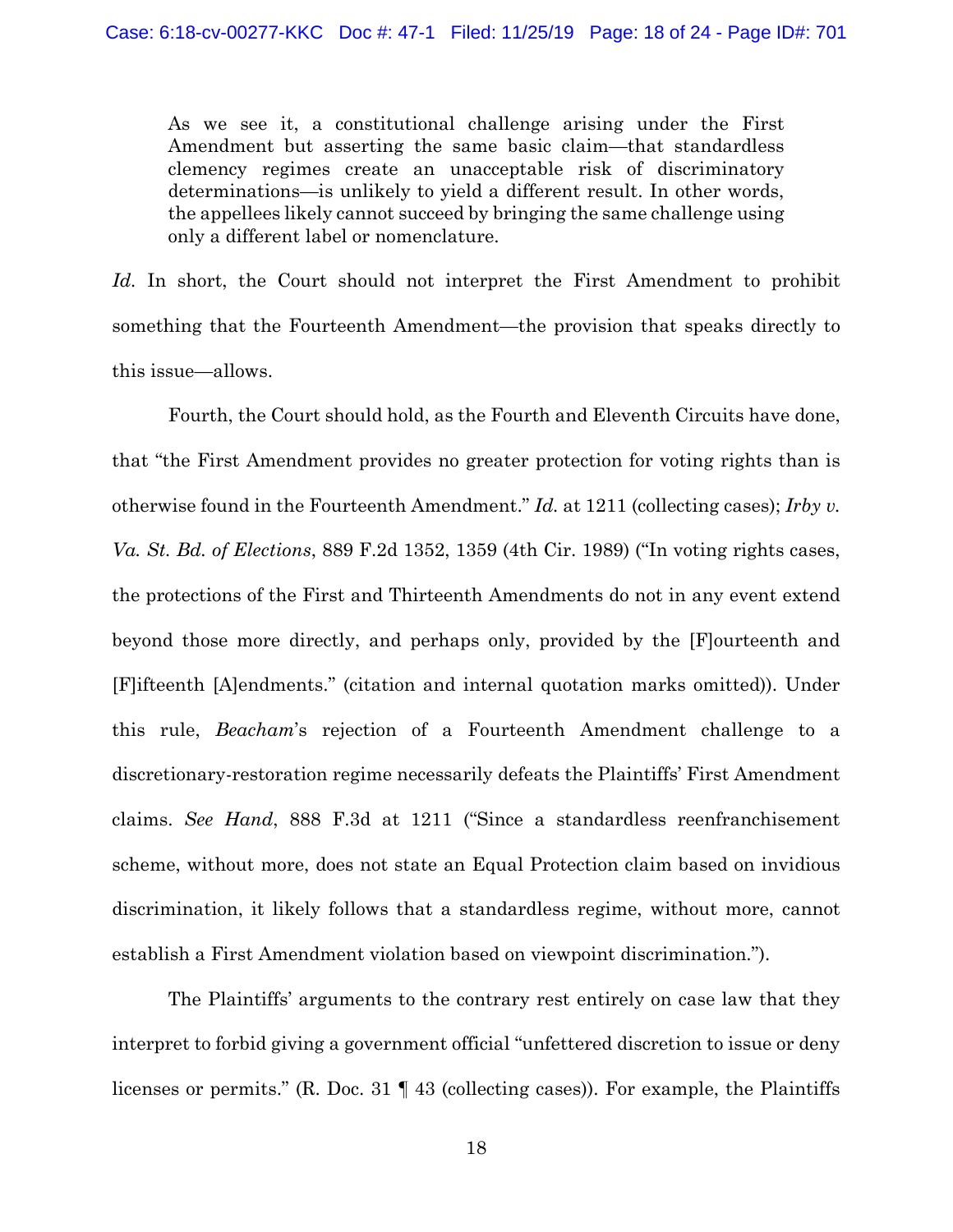cite *Staub v. City of Baxley*, 355 U.S. 313, 322 (1958), for the proposition that an "ordinance which . . . makes the peaceful enjoyment of freedoms which the Constitution guarantees contingent upon the uncontrolled will of an official—as by requiring a permit or license which may be granted or withheld in the discretion of such official—is an unconstitutional censorship or prior restraint upon the enjoyment of those freedoms." Relying on licensing and permitting case law like this, the Plaintiffs allege that Kentucky's voting-restoration process "constitutes an unconstitutional arbitrary licensing scheme regulating the exercise of the right to vote." (R. Doc. 31 ¶ 44). The Plaintiffs' argument, by their admission, requires analogizing the restoration of the ability to vote to receiving a license or permit. However, *none* of the Plaintiffs' favored cases concerns voting. Nor have the Plaintiffs identified any case law that treats voting-rights restoration as receiving a license or permit. Moreover, the *only* case of which the Governor is aware that has ever extended this licensing and permitting case law to voting-rights restoration was promptly stayed by an appellate court. *See Hand*, 285 F. Supp. 3d at 1299-1304, *judgment stayed by* 888 F.3d 1206 (11th Cir. 2018). In short, a felon's interest in having his or her ability to vote restored is nothing like one's interest in receiving a license or a permit. They are two different things entirely.

The Plaintiffs' comparison to licensing and permitting case law also runs headlong into binding precedent. To apply the Plaintiffs' favored cases here would require overruling *Dumschat* and *Woodard*, which, as discussed above, affirmed the constitutionality of granting discretion to a government official in the context of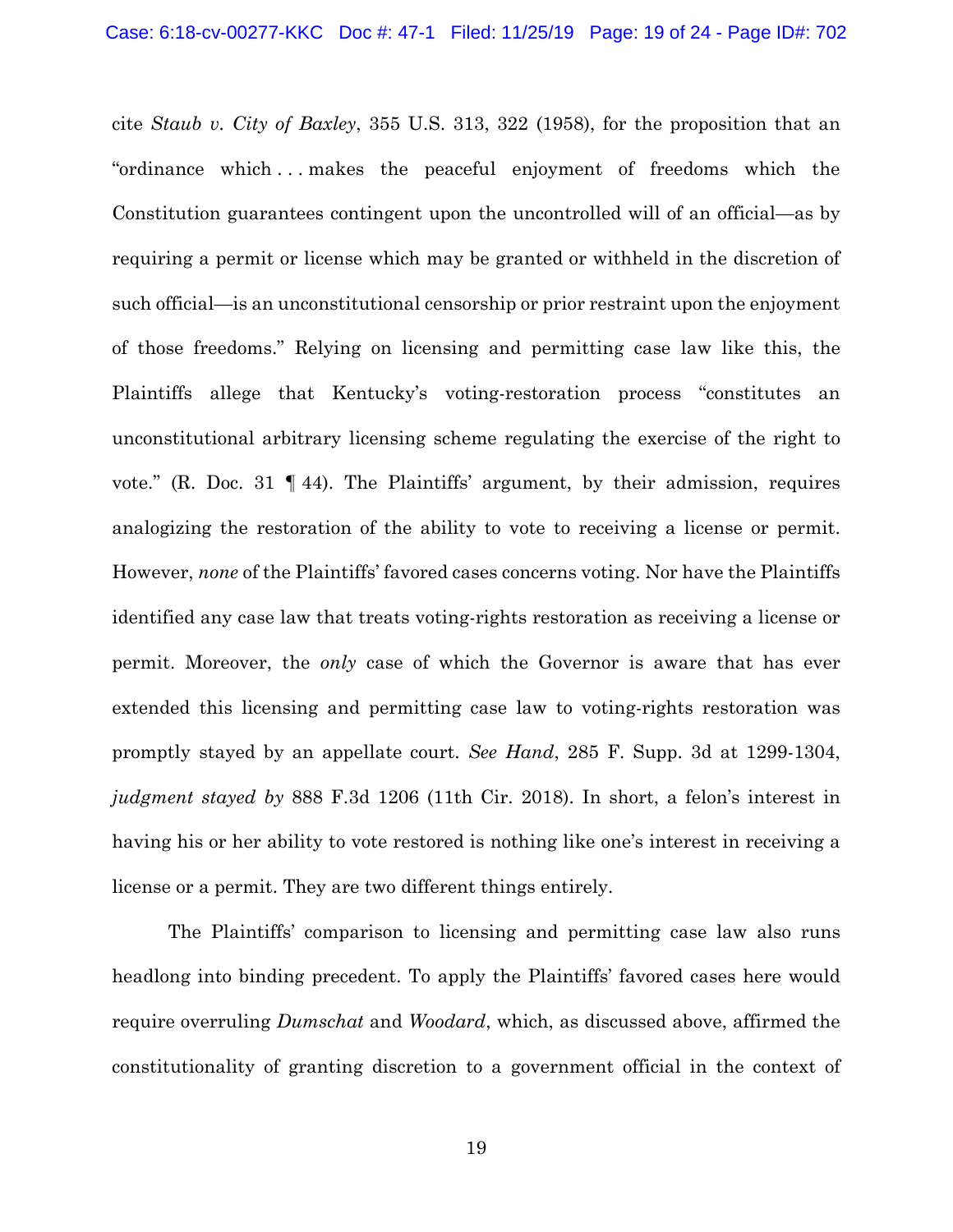executive clemency. *Dumschat* and *Woodard* saw no problem with a mere "risk" of discriminatory or arbitrary action. In fact, these cases affirm that executive discretion is *the essence* of executive clemency. *Dumschat*, 452 U.S. at 464 (holding that a clemency decision rests on "purely subjective evaluations and on predictions of future behavior by those entrusted with the decision"); *Woodard*, 523 U.S. at 276 (plurality) ("[C]lemency and pardon powers are committed, as is our tradition, to the authority of the executive."). These cases confirm that the exercise of discretion in the context of executive clemency is altogether different from a situation involving a license or a permit.

The Plaintiffs' licensing and permitting cases also are distinguishable because they dealt with First Amendment-protected conduct, whereas here the Plaintiffs no longer have a constitutional entitlement in voting. Take, for example, *Forsyth County v. National Movement*, 505 U.S. 123 (1992)—one of the Plaintiffs' favored cases. There, a government official exercised discretion to decide how much an individual or group had to pay to hold a parade or to otherwise assemble—*i.e.*, the official exercised discretion over whether someone could engage in *constitutionally protected conduct*. *Id.* at 124. The Court characterized this as a "prior restraint on speech" in "the archetype of a traditional public forum." *Id.* at 130; *see also City of Lakewood v. Plain Dealer Publishing Co.*, 486 U.S. 750, 757 (1988) ("At the root of this long line of precedent is the time-tested knowledge that in the area of free expression a licensing statute placing unbridled discretion in the hands of a government official or agency constitutes a prior restraint and may result in censorship."). Thus, *Forsyth County*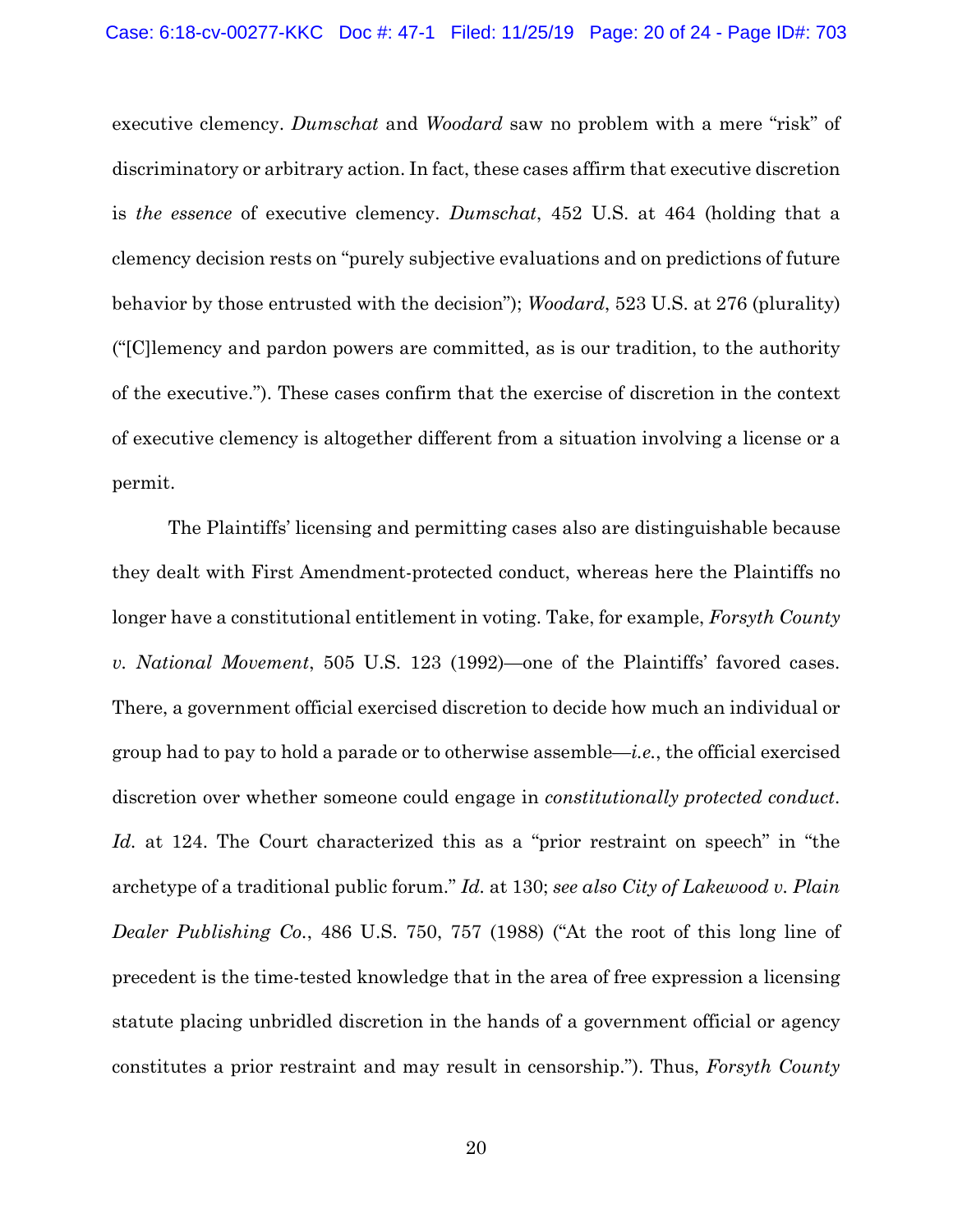concerned a situation where constitutional rights were very much at stake—the ability to hold a parade. Here, by contrast, no constitutional interest is implicated because the Plaintiffs no longer have a constitutional entitlement in the franchise. As the Sixth Circuit held in *Johnson*, "[a]s convicted felons constitutionally stripped of their voting rights by virtue of their convictions, Plaintiffs *possess no right to vote* . . . ." *Johnson*, 624 F.3d at 751 (emphasis added). Thus, this case differs from *Forsyth County* and other cases like it because the interest at stake here is not constitutional. This simple, but key difference distinguishes the Plaintiffs' favored licensing and permitting cases.

## **B. Reenfranchisement schemes without time limits do not violate the First Amendment.**

In Count II of their Complaint, the Plaintiffs allege that Kentucky's reenfranchisement process violates the First Amendment for the further reason that the Governor need not act on a restoration application within a defined time period. (R. Doc. 31 ¶ 56). The Court can reject this argument for the four reasons listed above. If a discretionary reenfranchisement regime comports with the First Amendment, so does a regime without time limits. Discretion over a restoration application necessarily includes the ability to act or not act on that application when the Governor sees fit.

The Court should reject Count II for the further reason that Section 2 of the Fourteenth Amendment expressly authorizes states to *permanently* withhold a felon's ability to vote. The fact that a felon has completed his or her sentence or parole does not require a state to restore that felon's ability to vote. *See Richardson*, 418 U.S. at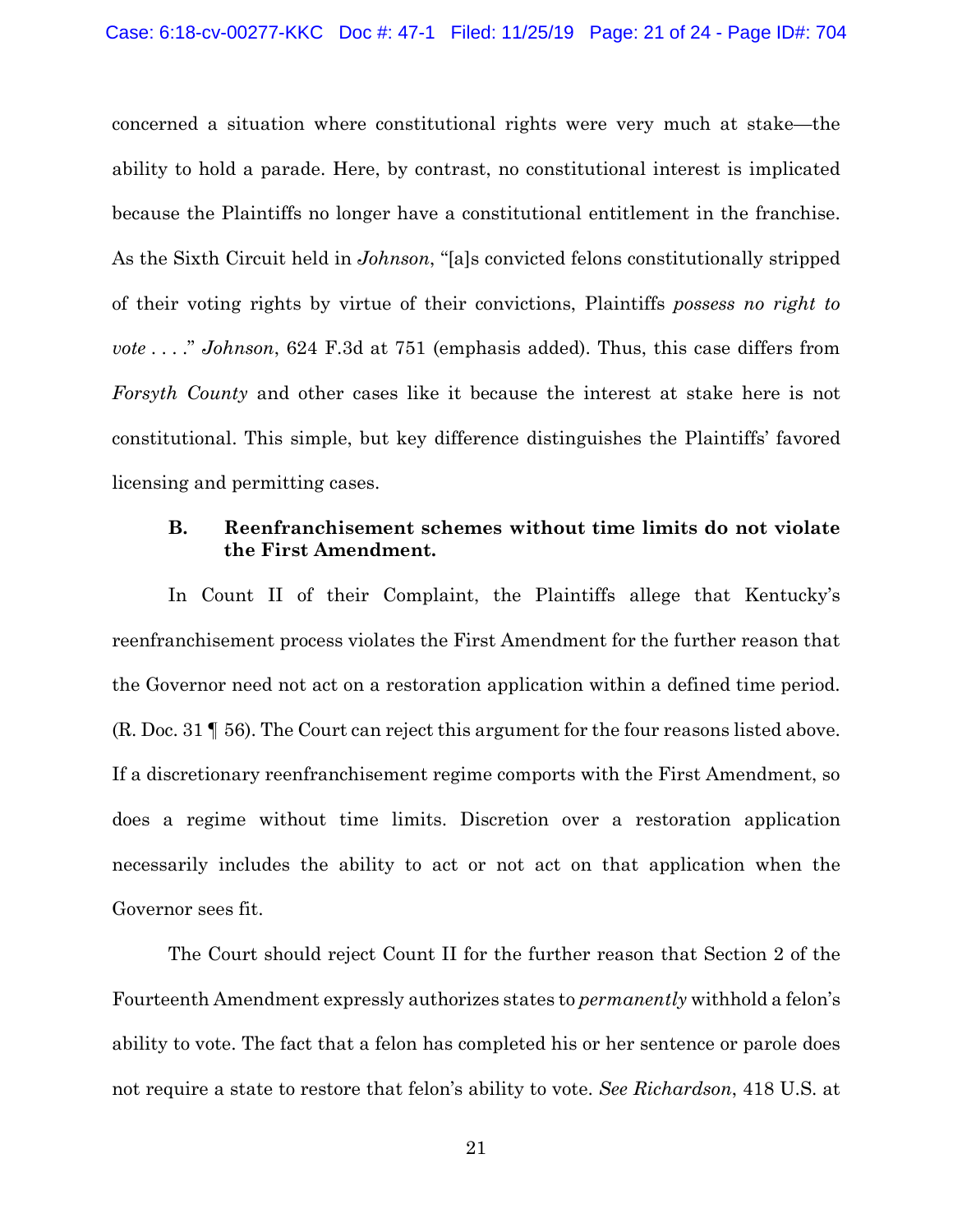56 (holding that Section 2 of the Fourteenth Amendment allows a state to "exclude from the franchise convicted felons who have completed their sentences and paroles"). If a felon who has completed his or her sentence and parole does not have a constitutional right to vote, neither does the felon have a constitutional right to a defined period in which the Governor must make a decision about whether to restore his or her ability to vote. As Justice O'Connor wrote for the Ninth Circuit, "once a felon is properly disenfranchised a state is at liberty to keep him in that status indefinitely and never revisit that determination." *Harvey*, 605 F.3d at 1079. In sum, because Section 2 of the Fourteenth Amendment gives states an "affirmative sanction" to permanently deny the vote to convicted felons, the First Amendment cannot be construed to mean that the lack of a time limit on the Governor's restoration decision is facially unconstitutional.

## **CONCLUSION**

The Court should grant summary judgment to the Governor because Kentucky's longstanding process for felon reenfranchisement is fully consistent with the First Amendment.

Respectfully submitted,

/s/ Matthew F. Kuhn M. Stephen Pitt S. Chad Meredith Matthew F. Kuhn Brett R. Nolan Office of the Governor 700 Capitol Avenue, Suite 101 Frankfort, Kentucky 40601 Steve.Pitt@ky.gov Chad.Meredith@ky.gov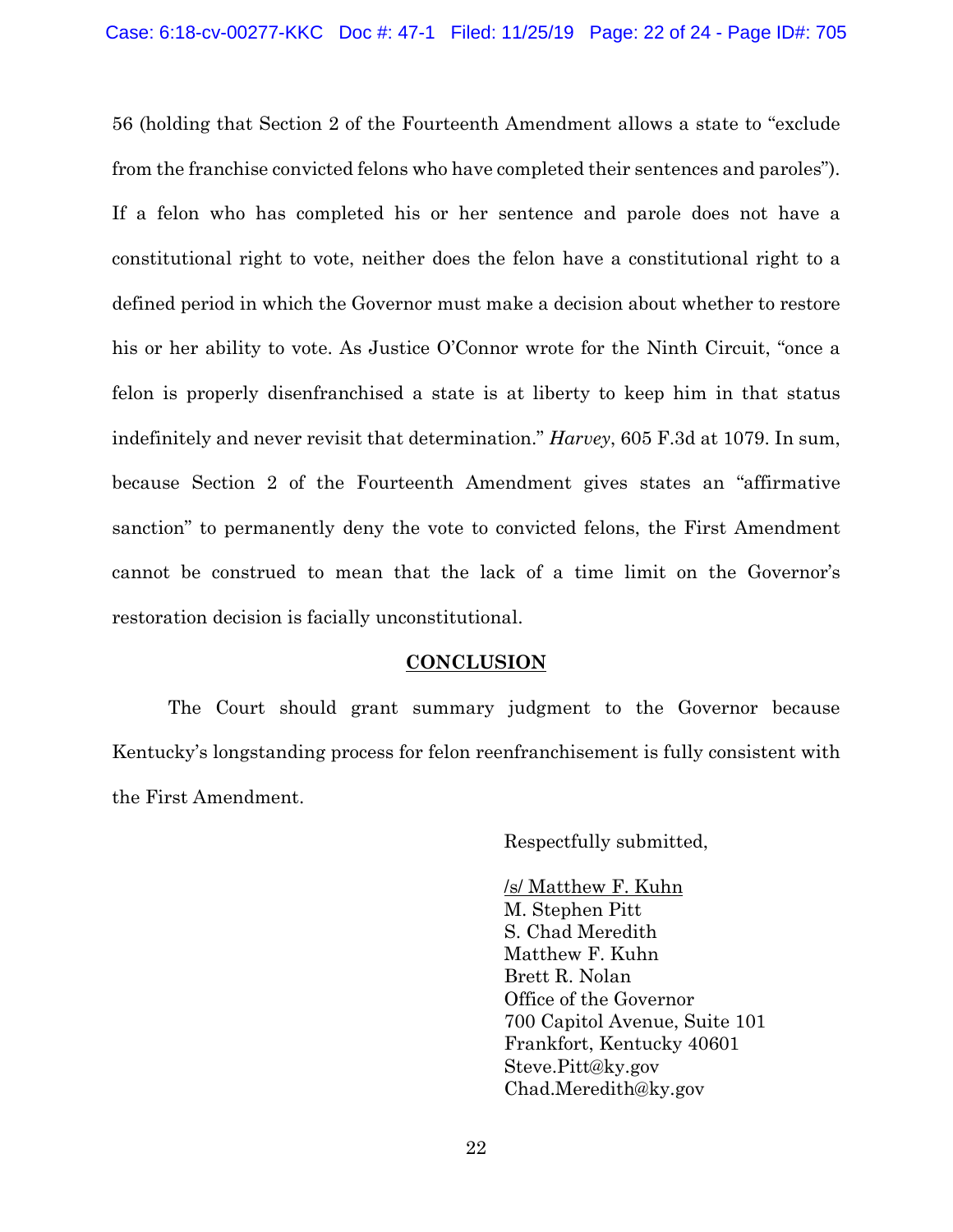Case: 6:18-cv-00277-KKC Doc #: 47-1 Filed: 11/25/19 Page: 23 of 24 - Page ID#: 706

Matt.Kuhn@ky.gov Brett.Nolan@ky.gov

*Counsel for Matthew G. Bevin, in his official capacity as Governor of the Commonwealth of Kentucky*